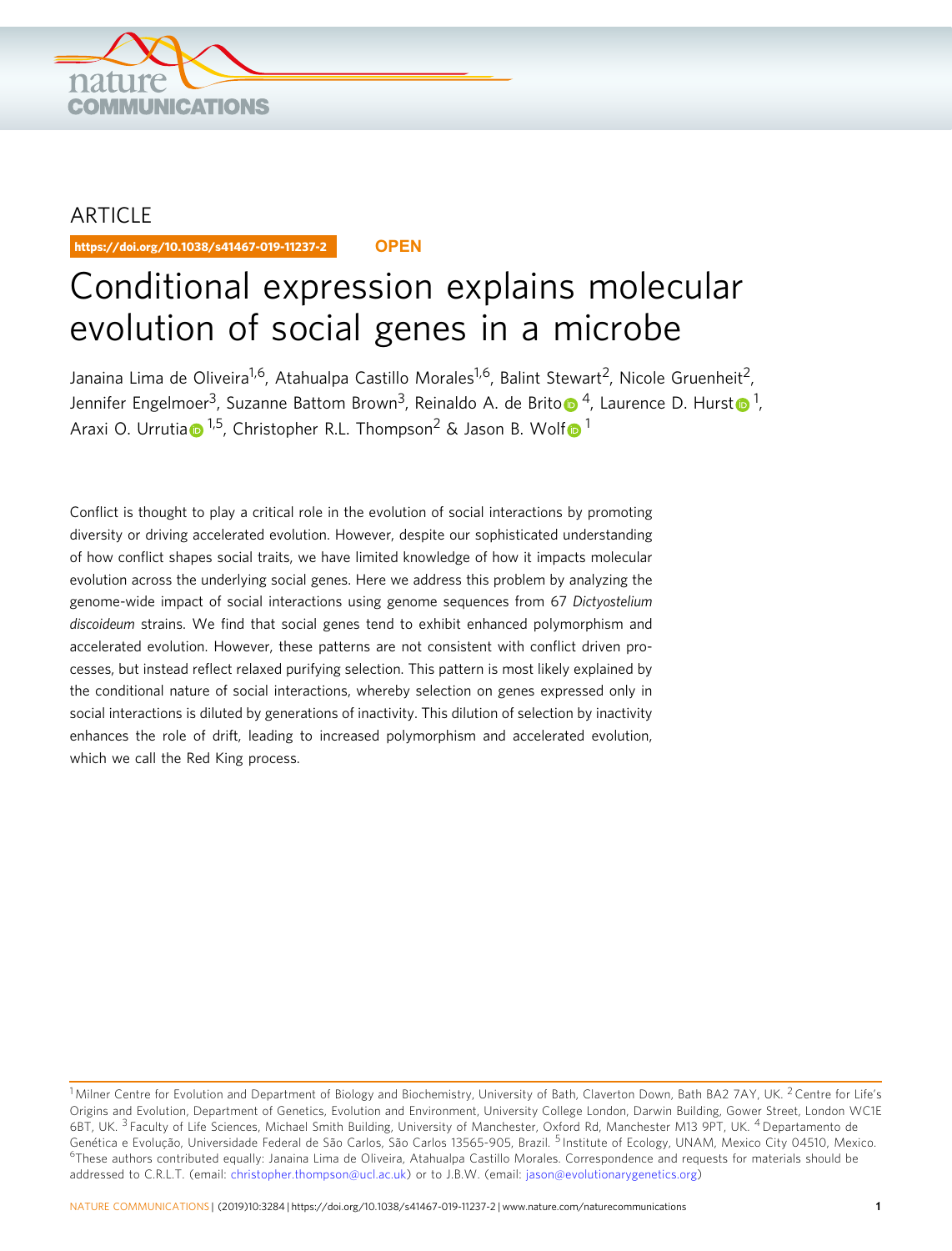he social environment can have profound effects on fitness and, consequently, constitutes an important source of selection<sup>[1](#page-10-0)</sup>. Social environments likely provide their most significant contribution to selection when interactions are characterized by conflict and competition. This is because antagonism can generate a persistent, constantly changing source of selection, where social traits evolve in response to selection, and in turn change the nature of selection itself. To date, research has largely focused on understanding how such conflict-driven selection affects the evolution of social traits, with the implied assumption that the genes underlying social traits (i.e., social genes)<sup>[2](#page-10-0)</sup> would show similar patterns and processes. Consequently, despite our sophisticated understanding of social trait evolution, we still have a limited understanding of how conflict impacts the social genes themselves $3-7$  $3-7$ . This is perhaps surprising given that the patterns of molecular evolution at social genes could help us better understand the key genes behind social traits, the nature of selection arising from social interactions, and the relative importance of different conflict-driven processes in shaping social evolution.

The relentless selection resulting from social conflict is analogous to the Red Queen process, where competition in the ecological environment generates persistent counter-evolutionary change in interacting parties<sup>[2,8](#page-10-0)</sup>. The role of the Red Queen process in social evolution depends on how the traits expressed by interactants determine their fitness through the interaction<sup>1</sup>. Likewise, the consequences of these interactions on molecular evolution will depend on the relationship between sequence variation at social genes and the properties of the social traits. One possibility is that selection drives constant evolutionary change in social traits because of reciprocal counter-evolution of competitive strategies akin to the Escalatory Red Queen process<sup>8</sup>. This process would presumably proceed as a series of selective sweeps of advantageous mutations at the associated social genes, reducing levels of polymorphism and increasing the rate of evolutionary divergence. Alternatively, success in social interactions may depend on the specific properties of the opponent or context in which competition occurs, which could result in a scenario where different social traits, and hence genetic variants at associated social genes, are favored in different social contexts. Such non-transitivity is akin to the Fluctuating Red Queen process<sup>8</sup>, where frequency dependent selection maintains genetic variation that underlies alternative strategies, which would be manifested as a signature of balancing selection<sup>[9](#page-10-0)</sup>.

Although the Red Queen processes can have marked consequences for patterns of trait and molecular evolution, conflict can also potentially result in the opposite outcome, where evolutionary change is halted by the emergence of an evolutionarily stable strategy  $(ESS)^{10}$ . Populations at the ESS would experience optimizing selection to remain at the ESS, resulting in evolutionary stasis with purifying selection on associated social genes. This purifying selection is expected to lead to low levels of polymorphism and divergence, which are at direct odds with the predictions of the Fluctuating and Escalatory Red Queen pro $c$ esses $8$ . It is therefore possible to differentiate between contradictory predictions of conflict driven selection by evaluating signatures of selection on social genes, thus providing important insights into the nature and consequences of selection arising from social interactions.

Investigations into the form and consequences of selection generated by conflict must necessarily also consider the potentially confounding role of the random processes of drift and mutation $11-13$ . Although this is true for all types of genes, it is particularly critical for social genes in organisms that are facultatively social or those that otherwise only rarely encounter conflict. Such conditionality could diminish the impact of

selection and enhance the role of drift $12$ . We refer to this scenario as the Red King process with reference to the character from Lewis Carroll's "Through the Looking Glass". Unlike the Red Queen, who is known for her active role throughout Carroll's story, the Red King is asleep through most of the book. Hence, we invoke the Red King to refer to his defining characteristic of inactivity, with the Red King process capturing the consequences of periodic inactivity of a gene (or more generally, a lack of selection) that dilutes the relative impact of selection (which differs from the use of the term to describe mutualistic coevo-lution<sup>[14](#page-10-0)</sup>). For example, the Red King process can be important under a variety of scenarios when gene expression is limited to a fraction of generations or a subset of all individuals<sup>[12](#page-10-0)</sup>.

Although both the Red King process and the Fluctuating Red Queen process can potentially result in elevated polymorphism, they typically differ in the specific signatures they predict. For example, the Red King process predicts an overall shift toward neutrality<sup>[12](#page-10-0)</sup>, whereas the Fluctuating Red Queen process is predicted to result in elevated functional variation underlying adaptive alternatives $8$ . Likewise, the Red King process can result in an elevated rate of fixation of slightly deleterious mutations by drift. Because most slightly deleterious mutations are nonsynonymous, greater fixation of nonsynonymous variation could resemble the pattern of positive selection favouring new strategies predicted for the Escalatory Red Queen process. However, diluted selection under the Red King process should allow for elevated levels of segregating deleterious polymorphism[12,](#page-10-0) whereas the selective sweeps of the Escalatory Red Queen process would lead to lower levels of polymorphism<sup>8</sup>. Thus, in order to differentiate the impacts of different processes on molecular evolution we need to consider the joint impacts of selection and drift on patterns of divergence and polymorphism at social genes. Here we address this problem by examining evolutionary signatures at genes potentially shaped by conflict in the social microbe Dictyostelium discoideum.

D. discoideum provides a powerful model system for evaluating the joint consequences of social conflict<sup>[15](#page-10-0)</sup> and the Red King process on molecular evolution at social genes. D. discoideum live as single celled individuals in the soil, but aggregate together in response to starvation to form a multicellular slug that eventually forms a fruiting body that aids spore dispersal<sup>[16](#page-10-0)</sup> (Supplementary Figure 1A). Construction of a functioning fruiting body requires cooperation among cells, with some cells killed to form the stalk, whereas others form viable spores. When multiple genotypes coaggregate, this differentiation into stalk and spores is expected to generate conflict over representation in spores $15$ . Because amoebae will live and reproduce continuously in the vegetative stage as long as there is adequate food, the social (multicellular) stage represents a conditional strategy, with each generation of social development being preceded by many generations of vegetative growth (Supplementary Figure 1A). As a result, genes associated with the social stage are expected to experience conditional selection, providing an opportunity for the Red King process to shape patterns of evolution at genes expressed during that stage.

Previous analyses of social traits in this system have demonstrated enormous phenotypic diversity in traits associated with the social stage<sup>[17](#page-10-0)–[19](#page-10-0)</sup>. This degree of phenotypic diversity suggests that evolutionary processes promote variation at social genes. However, a detailed analysis of social strategies suggests that there is potentially a single ESS, with facultative cooperation and cheating based on relatedness $20$ , and therefore the presence of diversity is also potentially consistent with the expectations of relaxed purifying selection (which favors a single optimal strategy) under the Red King process. Previous attempts to characterize patterns of molecular evolution at social genes in D. discoideum have led to seemingly contradictory reports of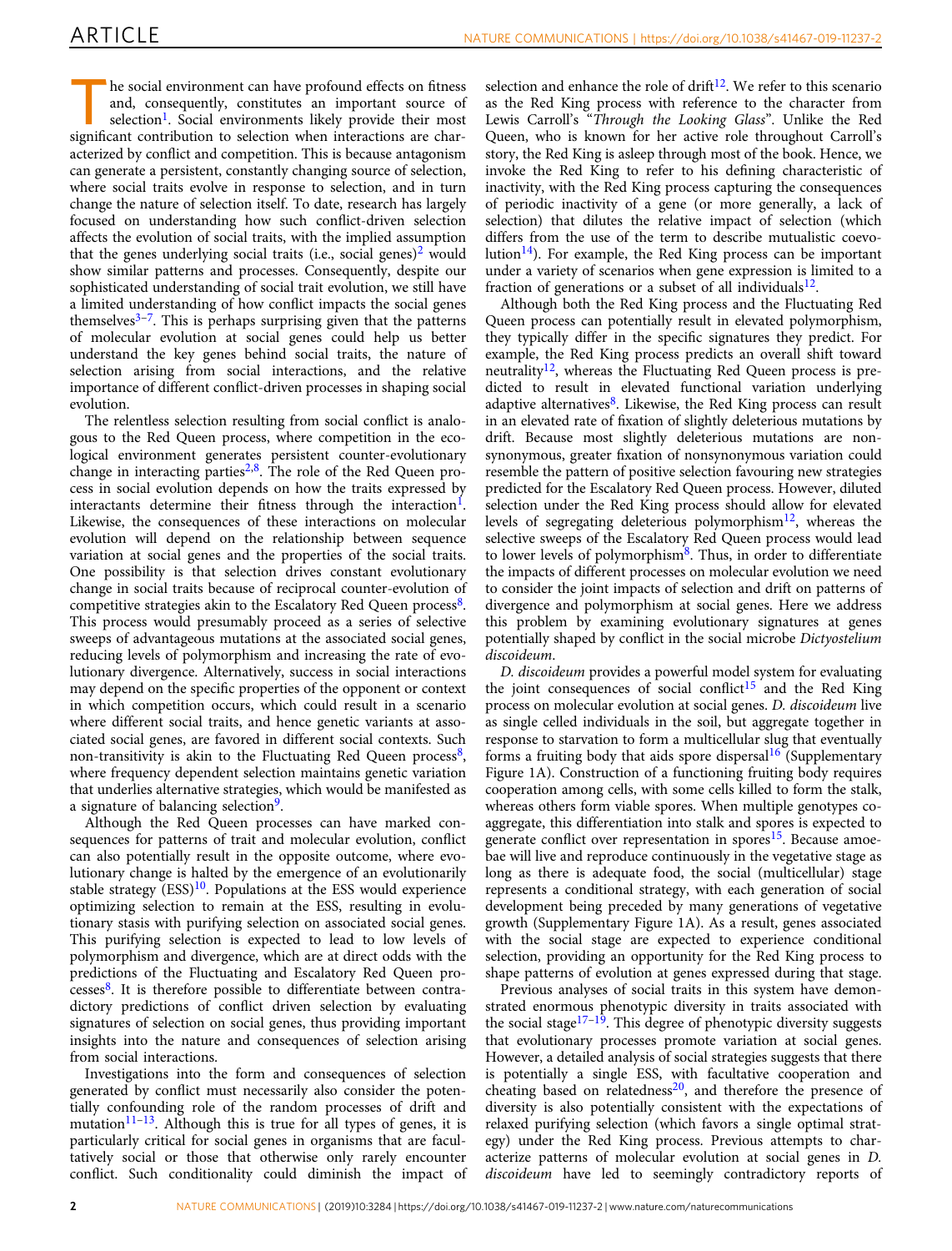<span id="page-2-0"></span>signatures of balancing selection<sup>[6](#page-10-0)</sup>, accelerated evolution, and purifying selection<sup>[7](#page-10-0)</sup> depending on the set of genes being considered. Therefore, to understand how social interactions have shaped gene sequence evolution, we implement an integrative approach using large-scale gene expression, functional genomics, and genome sequence data from 67 natural strains. Our analyses provide strong support for a unified perspective, with all evidence consistent with the conclusion that social genes experience a similar overall pattern of selection as other classes of genes. However, because the expression of some social genes is restricted to the social stage, the patterns of molecular evolution manifest a signature of diluted selection owing to the Red King process.

### Results

Identification of social genes. To understand broad-scale processes shaping molecular evolution at social genes we have used four different, but complementary, approaches to identify sets of social genes. For ease, we have named these sets sociality, chimerism, antagonism, and cheater genes. For comparison, we have also identified appropriate sets of control genes.

Sociality genes are defined as those with expression restricted to the social stage (which corresponds to the period of aggregation and multicellular development) (Supplementary Figure 1A). Because sociality genes are only expressed in social stages, their evolutionary signatures should reflect the overall selective impact of social interactions. To identify sociality genes, we used large-scale transcriptome data from vegetative growth on bacteria or in liquid culture<sup>[21](#page-10-0)-[23](#page-10-0)</sup> and high-resolution transcriptome data from multiple stages of the social cycle, from starvation to the formation of mature fruiting bodies<sup>[21](#page-10-0)</sup>. We calculated the Index of Social Expression  $(ISE)^{24}$  $(ISE)^{24}$  $(ISE)^{24}$  for each gene by comparing the expression at social stages (hour 1–24) to the expression at both social and single celled vegetative stages (hour 0). As expected, we find a clear discontinuity in the distribution of ISE values (Supplementary Figure 2A). 1650 genes exhibited a high bias in expression to social stages (ISE > 0.9; i.e., >90% of its expression concentrated in social stages), which we consider to be the set of sociality genes. Signatures of selection in sociality genes were compared against all genes with some level of expression in the full transcriptome data set (i.e., all genes with some measured level of expression at any timepoint in development or in the vegetative stages).

Sociality genes were found to be expressed at remarkably low levels at the vegetative stage (median  $=$   $-0.64 \log_{10} TPM$ , Supplementary Figure 2B), demonstrating that they are conditional to social development and not simply upregulated at this stage. Sociality genes show relatively high expression levels when expressed in the social cycle (Supplementary Figure 2C). As expected, they are overrepresented for GO categories related to development (Supplementary Table 1). They are also enriched for genes without biological process annotation (permutation test FDR-corrected  $p < 10^{-4}$ , Supplementary Table 1), which may reflect lack of conservation and orthology with characterized genes, potentially reflecting rapid evolution.

Chimerism genes are defined as those significantly upregulated in chimeric aggregations in comparison to clonal aggregations. Chimeric development is potentially characterized by conflict, and hence these genes might show signatures of conflict driven evolution<sup>7</sup>. Differential expression analysis revealed 190 genes, which are enriched in GO categories mostly related to functions associated with vegetative growth (Supplementary Table 2). Evolutionary patterns at these chimerism genes were compared against all genes expressed in the same contexts (i.e., all genes showing some level of expression under either condition).

Antagonism genes are defined as those genes that are preferentially expressed in cells destined to become the stalk or spores. They are potentially shaped by antagonism because cell fate choice in D. discoideum determines, which cells end up having zero direct fitness by providing the dead stalk and which get the direct benefit by producing spores $25-27$ . Antagonism genes were identified as those that show significant differential expression in the cell populations in slugs that lead to the formation of the stalk (prestalk genes) and the spores (prespore genes)<sup>[7](#page-10-0),[23](#page-10-0)</sup> (Supplementary Figure 1C). A total of 1901 genes show significant differential expression in either of these regions (prespore  $= 903$  and prestalk  $= 998$ )<sup>[7](#page-10-0)</sup>. Antagonism genes are enriched in GO categories related to cell membrane, extracellular region and cytoskeleton (Supplementary Table 3). Signatures of selection in these genes were compared with the background of all genes expressed in prespore and prestalk cells $^{23}$ .

A set of 99 cheater genes have previously been identified experimentally. When these genes are mutated, strains become overrepresented among the spores when mixed with wild type  $cells<sup>28</sup>$  $cells<sup>28</sup>$  $cells<sup>28</sup>$  (Supplementary Figure 1D). Evolutionary signatures at these genes were compared with the rest of the protein-coding genes in the genome. GO term analysis revealed that cheater genes are overrepresented in only one category of biological process: social behavior (Supplementary Table 4), which may be tautological because it is based on the mutagenesis screen used to identify these genes.

There is little overlap between the sociality, cheater and chimerism sets of social genes (Table 1). Chimerism genes are not a subset of the sociality genes (Table 1), and their mean ISE value is not significantly different from the rest of the genome  $(ISE<sub>Chimerism</sub> = 0.51,  $ISE<sub>Background</sub> = 0.54$ ; *t* test: *FDR-corrected*$  $p = 0.084$ ). Chimerism genes are actually significantly enriched for genes with the peak of maximum expression during vegetative growth (expected: 79; observed: 104; Chi square test:  $p < 0.0003$ ) and are enriched in GO categories mostly related to functions that are associated with vegetative growth (Supplementary Table 2). Moreover, there is no significant overlap between cheater and sociality genes (Table 1). Although eight of the 99 cheater genes are expressed at such low levels during vegetative and developmental stages (across all sequenced RNA pools) that we cannot characterize their expression profile, the mean ISE for the remaining 91 genes is 0.53, which is not significantly different from all other genes (ISE<sub>Cheater</sub> = 0.54, ISE<sub>Background</sub> = 0.53; t test: FDR-corrected  $p = 0.740$ ). We also do not find an overlap between cheater and chimerism genes (Table 1). In contrast, there is a significant enrichment in the overlap between antagonism genes and both sociality and chimerism genes (Table 1). This enrichment presumably reflects the fact that the antagonism genes were identified based on differential expression in slugs,

| Table 1 Social genes in the amoeba D. discoideum                                                                                                                                                                                                                                                                                                                                                                                                                                                   |                  |           |            |         |  |  |  |  |  |
|----------------------------------------------------------------------------------------------------------------------------------------------------------------------------------------------------------------------------------------------------------------------------------------------------------------------------------------------------------------------------------------------------------------------------------------------------------------------------------------------------|------------------|-----------|------------|---------|--|--|--|--|--|
|                                                                                                                                                                                                                                                                                                                                                                                                                                                                                                    | <b>Sociality</b> | Chimerism | Antagonism | Cheater |  |  |  |  |  |
| Sociality                                                                                                                                                                                                                                                                                                                                                                                                                                                                                          |                  | 22        | 507**      | g       |  |  |  |  |  |
| Chimerism                                                                                                                                                                                                                                                                                                                                                                                                                                                                                          | 26               |           | 44*        | フ       |  |  |  |  |  |
| Antagonism                                                                                                                                                                                                                                                                                                                                                                                                                                                                                         | 261              | 30        |            | 15      |  |  |  |  |  |
| Cheater                                                                                                                                                                                                                                                                                                                                                                                                                                                                                            | 13               |           | 14         |         |  |  |  |  |  |
| Sociality genes are effectively expressed in the facultatively expressed social cycle, as measured<br>by an index of social expression (see Methods). Chimerism genes are those differentially<br>expressed in chimeras compared with clonal development, specifically at the slug stage.<br>Antagonism is a group formed by previously identified genes differentially expressed in prespore<br>and prestalk cells <sup>7,23</sup> . Cheater genes were previously characterized from mutagenesis |                  |           |            |         |  |  |  |  |  |

and prestalk cells<sup>7,23</sup>. Cheater genes were previously characterized from mutagenesis<br>screenings to identify mutants with defective behavior<sup>28</sup>. Significance for the overlaps between each pair of gene categories was obtained by chi-square tests. Cell entries give the observed (upper diagonal) and expected (lower diagonal) values, with significant deviations from expected (FDR-corrected p < 0.05) being indicated by bold observed values. \* indicates FDRcorrected  $p < 0.05$ , whereas \*\* indicates  $p < 10^{-70}$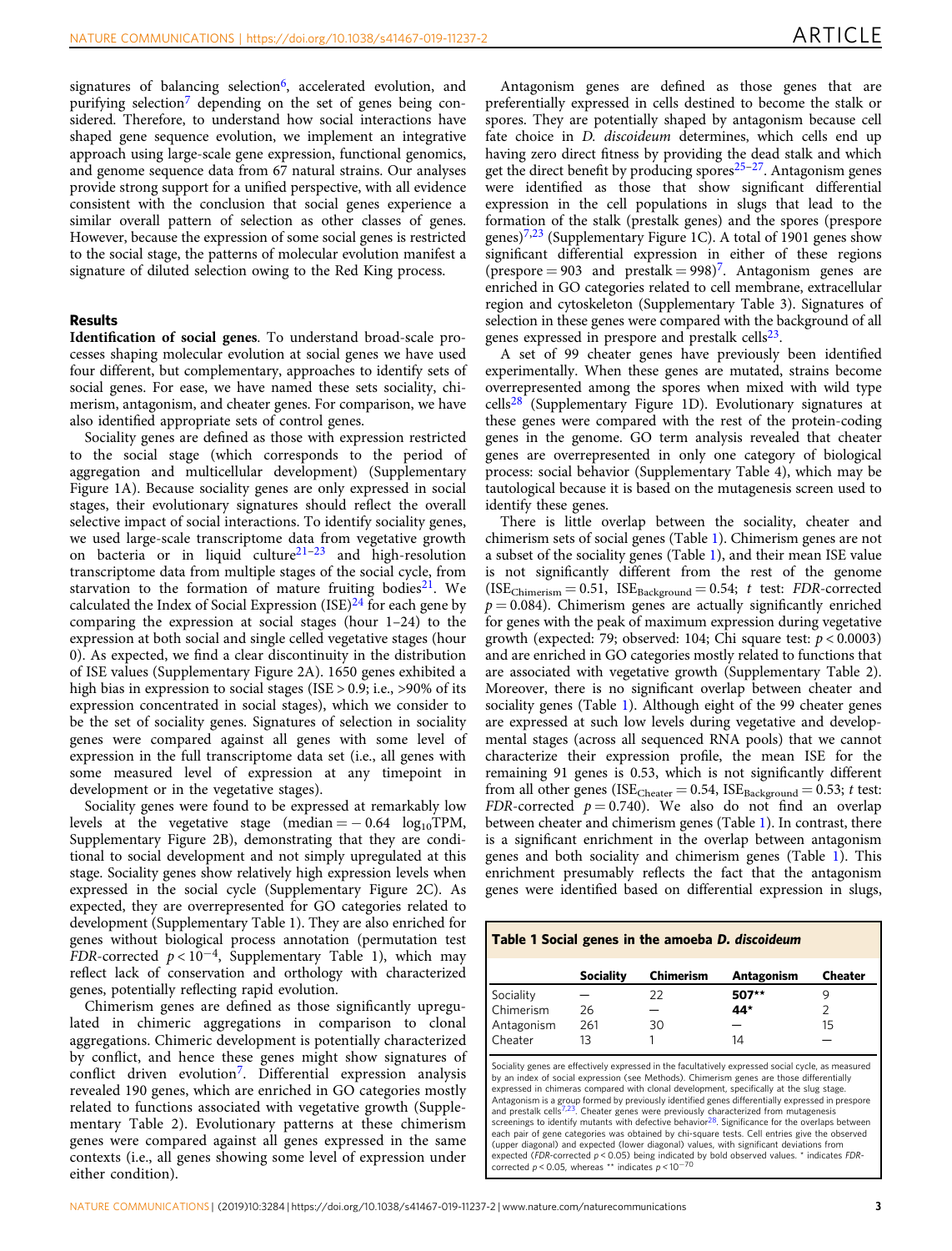

Fig. 1 Polymorphism in social genes. Average estimates of nucleotide diversity per site  $(\pi/\text{site})$  for CDS a, nonsynonymous b, and synonymous c sites for each group of genes (points) were compared with randomization distributions (boxplots). The middle line, bottom, and top of the box show the expected mean, 25th and 75th percentiles, respectively; whiskers present the 95% confidence interval of the distributions. Randomization distributions were generated for each group of social genes by generating a set of 10,000 random groups of genes of size N (where N corresponds to the number of genes in the particular group of social genes being tested). Randomization was done separately for each group of social genes by sampling from a set that contains that group of social genes and its corresponding background set of genes. Two-tailed p values are defined as the probability of obtaining a mean as extreme as the observed only owing to chance. Significance after FDR correction:  $p < 0.05$ ;  $p < 0.01$ \*\*,  $p < 0.001$ \*\*\*. Source data are provided as a Source Data file

and hence temporally overlap with the sociality and chimerism genes (both identified from expression in social stages). This idea is supported by the fact that the antagonism genes show a significantly higher ISE than their respective background genes  $(ISE_{Antagonism} = 0.63, \text{ } ISE_{Background} = 0.53; \text{ } t \text{ test: } FDR\text{-corrected}$  $p < 10^{-48}$ ). This difference appears in both the prespore  $(ISE_{\text{Prespec}} = 0.66, \text{ } ISE_{\text{Background}} = 0.53; \text{ } t \text{ } test: \text{ } FDR\text{-corrected}$  $p < 10^{-44}$ ) and prestalk (ISE<sub>Prestalk</sub> = 0.59, ISE<sub>Background</sub> = 0.54; t test: FDR-corrected  $p < 10^{-8}$ ) subsets, with a significantly higher index in the prespore set compared with prestalk (t test: FDRcorrected  $p < 10^{-7}$ ).

Sociality and antagonism genes harbor increased diversity. To compare patterns of polymorphism in the four sets of social genes to their respective background gene pools, we generated genome sequence data from a set of 47 wild strains and combined these with sequence data from 20 published wild-strain genomes $2^9$ . Sequence information was obtained for 12,809 protein-coding sequences. Both sociality and antagonism genes harbour significantly more variation compared with their background expectation, whether estimated by average nucleotide diversity per site  $(\pi/\text{site}; \text{Fig. 1})$  or the number of SNPs per site (SNP/site; Supplementary Table 5). Variation at sociality and antagonism genes is greater across the entire CDS, including both nonsynonymous and synonymous sites. The pattern of overall elevated polymorphism is consistent with the Red King process, where signatures of relaxed selection are manifested at both synonymous and nonsynonymous sites. It is inconsistent with the Fluctuating Red Queen process, where we expect signatures of balancing selection at nonsynonymous sites but not synonymous sites. The fact that both antagonism genes and sociality genes show elevated polymorphism raises the possibility that the shared patterns are caused by overlapping set of genes. It is, therefore, possible that either the elevated polymorphism at sociality genes is, at least in part, caused by the sharing of antagonism genes, or, likewise, that the patterns at antagonism genes are explained by their content of sociality genes. Indeed, we find that a permutation test where we randomly resample genes containing the same proportion of sociality genes as we see in the set of antagonism genes produces an almost identical pattern of polymorphism as we observe in the data. In contrast, randomly resampling sets of

genes with a similar proportion of antagonism genes as we observe in the sociality genes fails to account for their levels of polymorphism, giving much lower predicted values for all polymorphism parameters compared with what we observe (Supplementary Table 6). This strongly supports the conclusion that the content of sociality genes explains the elevated polymorphism at antagonism genes (and not vice versa). This conclusion is supported by the fact that, if we remove the subset of sociality genes from within the set of antagonism genes, the remaining set of antagonism genes no longer shows a difference in polymorphism compared with their background (Supplementary Table 7). In contrast, removing the subset of antagonism genes from the sociality genes has no impact on the patterns of polymorphism at the sociality genes (Supplementary Table 8). Therefore, we focus on investigating the evolutionary patterns at sociality genes to understand the patterns we observe since the process causing elevated polymorphism at sociality genes explains the appearance of elevated polymorphism at antagonism genes.

The pattern of polymorphism observed at sociality genes could reflect infrequent selection owing to their conditional expression. Alternatively, these genes could experience relaxed selection if they are dispensable for social development. To distinguish between these possibilities, we analyzed the signatures of selection on subsets of sociality genes for which there is additional evidence to support their importance during the developmental cycle. First, we restricted our analysis to sociality genes previously identified as exhibiting evolutionarily conserved sequences and expression profiles<sup>30</sup>, which are likely to be functionally important for normal development. Second, we restricted our analyses to sociality genes with the highest levels of expression, and thus should not simply reflect relaxation of transcriptional control during development. When we analyze genes with conserved expression<sup>[30](#page-10-0)</sup> (Supplementary Table 9), or when we have removed the genes with the lowest expression (Supplementary Table 10), we still find that the same pattern of elevated nonsynonymous and synonymous polymorphism as observed for the complete set of sociality genes. This provides strong support that it is associated with expression being limited to the social phase.

Finally, we tested whether the elevated polymorphism at sociality genes is a result of them having a higher ISE rather than the fact that they are conditionally expressed. We found no correlation between the ISE values and levels of polymorphism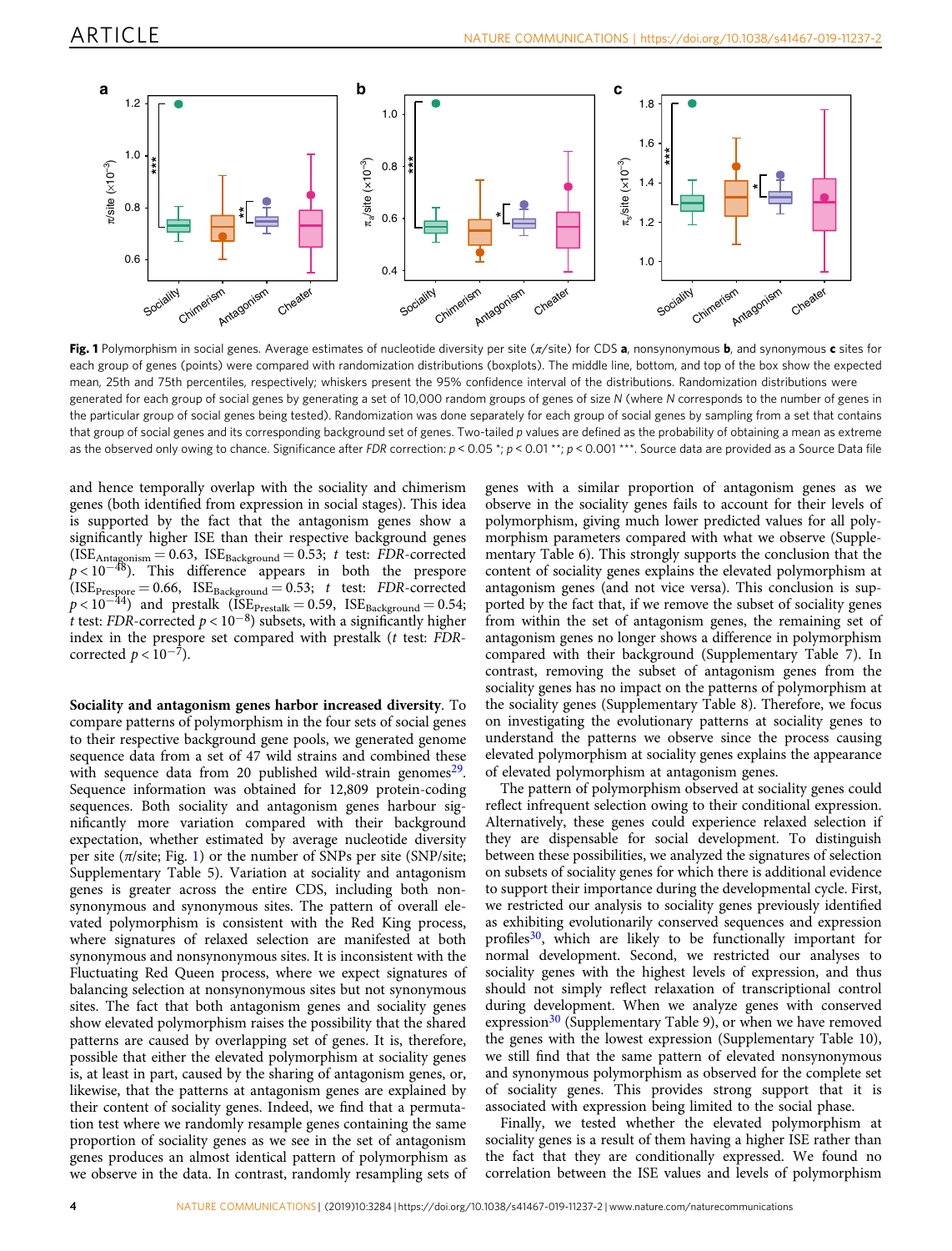(Supplementary Table 11). To further test this idea and better understand the broader impacts of conditional expression and the Red King process, we also identified a set of conditionally expressed non-social protein-coding genes, which have zero expression at all time points (but are presumably expressed under some other conditions). We expect these genes to experience diluted selection relative to non-conditional genes (which are represented by the non-sociality genes that are expressed throughout the life cycle). Again, we see the same pattern of overall elevated polymorphism (both nonsynonymous and synonymous) in these genes (Supplementary Table 12). Together, these data suggest that conditional expression of sociality genes leads to a pattern of elevated polymorphism consistent with the Red King process.

Higher variation at sociality genes reflects weak selection. To further differentiate between alternative explanations for the pattern of elevated variation at sociality genes, we examined the distribution of variation and the type of variation present. We calculated average Tajima's  $D$  values<sup>[31](#page-10-0)</sup> for each set of social genes, where negative values indicate an excess of low frequency variants (presumably reflecting erosion of variation by purifying selection or selective sweeps), and positive values an excess of intermediate frequency variants (reflecting maintenance of variation by balancing selection). The average D for sociality genes is negative for the whole coding sequence, as well as at nonsynonymous and synonymous sites when they are considered separately, but is not significantly different from that expected from the background genes (Table 2). This pattern is inconsistent with that expected under balancing selection and consistent with the expectation under either purifying selection or recent selective sweeps. This finding is supported by results from other neutrality tests, either using information from the site frequency spectrum (Fu & Li's  $F^*$  and  $D^*$ ) or linkage disequilibrium statistics (Wall's Q and B; Supplementary Table 13). To address the possibility that a subset of sociality genes experiences balancing selection, inflating the average polymorphism level for the group, we used two approaches. First, we tested whether sociality genes are enriched for genes evolving under balancing selection, using three different thresholds of D to define a signature of balancing selection  $(D = 2, D = 1.5, and D = 1)$ . We find no evidence of such overrepresentation (Supplementary Table 14). We also tested whether hyper-variable outliers among the sociality genes could be inflating the overall pattern of elevated nucleotide diversity within this group. For this we removed the 13 sociality genes evolving under balancing selection  $(D > 2)$ , and still find that sociality genes exhibit significant higher levels of polymorphism (Supplementary Table 15).

To further differentiate between explanations for the elevated polymorphism at sociality genes, we focused on classes of segregating variation that are presumably deleterious. For this, we examined the presence of two special types of mutations: SNPs that introduce a stop codon, and mutations that correspond to complete or partial gene deletion (which is characterized by presence-absence variation; PAV). We find that sociality genes are enriched for genes with both types of deleterious mutations (Table 3), which is consistent with relaxed purifying selection, thus providing further support for the Red King process. Interestingly, we also find that antagonism genes have a significant dearth of presence/absence variation, suggesting that they may be enriched for essential genes.

All classes of social genes reflect purifying selection. Analyses of the patterns of polymorphism provide only a partial picture of the

#### Table 2 Tajima's D for social genes. Expected values and the respective two-tailed p values were obtained by a randomization process

| <b>Sites</b>  | Group      | <b>Expected</b> | <b>Observed</b> | p (FDR) |
|---------------|------------|-----------------|-----------------|---------|
| CDS           | Sociality  | $-0.651$        | $-0.709$        | 0.085   |
|               | Chimerism  | $-0.650$        | $-0.660$        | 0.938   |
|               | Antagonism | $-0.651$        | $-0.663$        | 0.739   |
|               | Cheater    | $-0.653$        | $-0.724$        | 0.846   |
| Nonsynonymous | Sociality  | $-0.634$        | $-0.694$        | 0.085   |
|               | Chimerism  | $-0.634$        | $-0.635$        | 0.993   |
|               | Antagonism | $-0.634$        | $-0.674$        | 0.232   |
|               | Cheater    | $-0.635$        | $-0.715$        | 0.739   |
| Synonymous    | Sociality  | $-0.467$        | $-0.484$        | 0.739   |
|               | Chimerism  | $-0.466$        | $-0.502$        | 0.739   |
|               | Antagonism | $-0.466$        | $-0.444$        | 0.739   |
|               | Cheater    | $-0.468$        | $-0.523$        | 0.739   |

For each group of social genes, we generated a set of 10,000 random groups of size N (where N is the number of genes in that particular group) sampled from a set that contains that group of social genes and its corresponding background set of genes. Two-tailed p values are defined as the probability of obtaining a mean as extreme as the observed only owing to chance after FDR correction for multiple tests

Table 3 Enrichment analysis of the number of social genes carrying at least one mutation that introduces a stop codon or results in a partial deletion (presence/absence variation)

| Class of<br>mutations | Group      | <b>Observed</b> | <b>CI</b>     |    | p (FDR) |
|-----------------------|------------|-----------------|---------------|----|---------|
| Stop<br>codon gain    | Sociality  | 79              | 46            | 72 | 0.022   |
|                       | Chimerism  | 5               | $\mathcal{P}$ | 11 | > 0.05  |
|                       | Antagonism | 11              | 4             | 15 | > 0.05  |
|                       | Cheater    | 9               |               | 8  | > 0.05  |
| Presence/<br>Absence  | Sociality  | 12              | $\mathcal{P}$ | 10 | 0.042   |
|                       | Chimerism  | ∩               | Ω             | 2  | > 0.05  |
|                       | Antagonism | ი               | 9             | 24 | 0.002   |
|                       | Cheater    |                 | Ω             | 3  | > 0.05  |

We used a randomization procedure to test whether each of the five groups of genes contained an excess of genes carrying these types of deleterious mutations. For each group of genes, we generated a set of 10,000 random groups of size N (where N is the number of genes in that particular group) sampled from a set that contains that group of social genes and its corresponding background set of genes. In each randomization we counted the number of genes that contained each type of deleterious mutation and used the distribution of the counts across randomizations to calculate the confidence intervals (2.5th to 97.5th percentiles) and p values<br>Significant p values after FDR correction for multiple tests are highlighted in bold (FDR < 0.05)

nature of selection because different evolutionary processes can potentially result in similar levels of standing variation. Therefore, we complemented our analyses of segregating polymorphism with two analyses that draw on patterns of evolutionary substitution to capture patterns of selection in deeper evolutionary time. First, we compared levels of polymorphism to fixed differences in a highly divergent D. discoideum strain from Mexico (OT3A). Second, we characterized the rate of protein sequence evolution by comparing the reference genome $32$  to this divergent strain.

Using polymorphism data from the 67 natural D. discoideum strains and the divergent OT3A, we compared the number of segregating and fixed differences at each gene using the McDonald–Kreitman test  $(MKT)^{33}$ . We found 47 genes that harbour a significant excess of nonsynonymous substitutions  $(D_n)$ and 94 showing an excess of nonsynonymous polymorphism  $(P_n)$ . We next tested whether either of these classes of genes is enriched in any of the four groups of social genes in comparison to that expected for their comparable set of background genes. In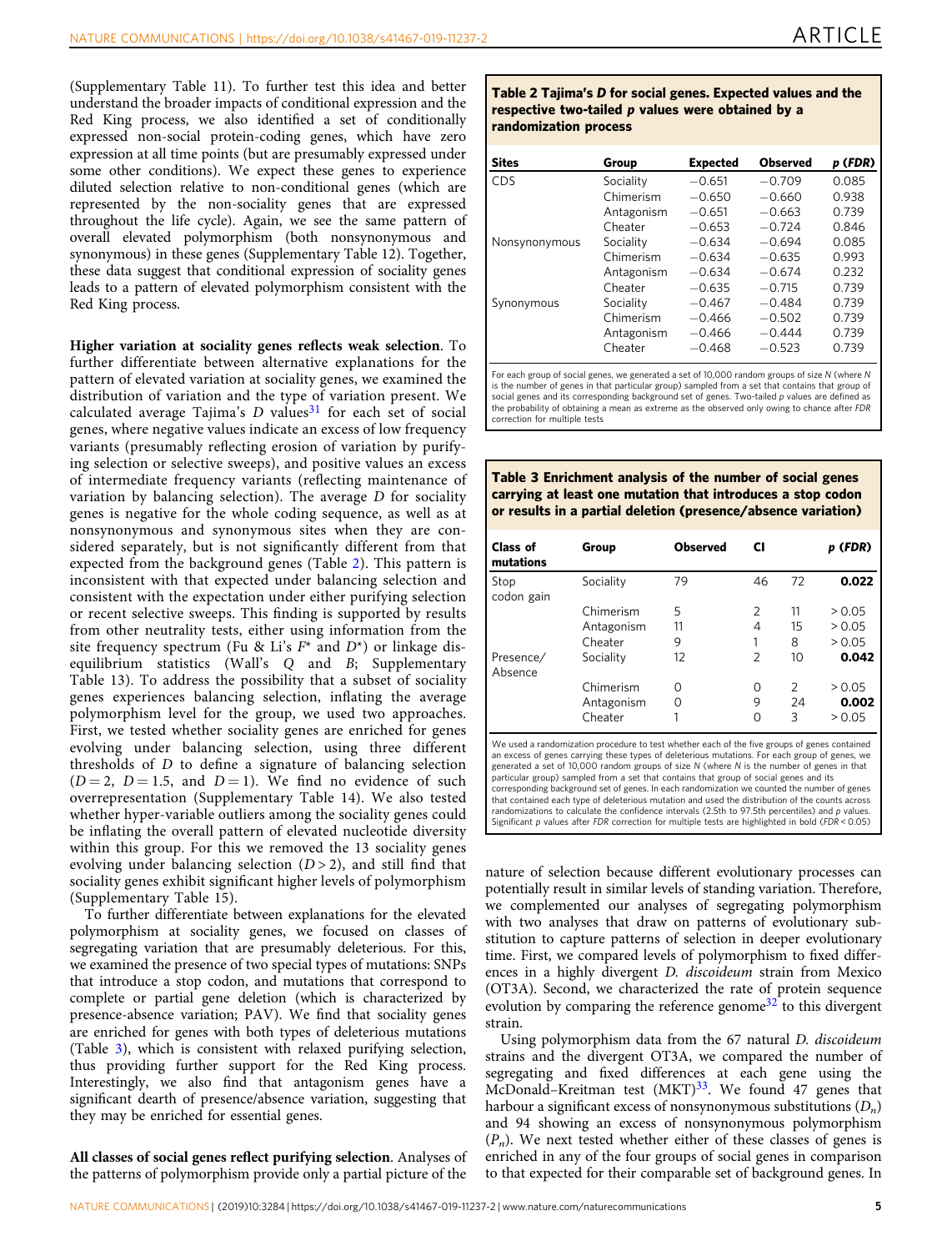

Fig. 2 The Direction of Selection (DoS) statistics for social genes. Given is the DoS value a, where  $DoS = (D_n/(D_n + D_s)) \cdot (P_n/(P_n + P_s))$ , and the value of each of its component parts: the proportion of polymorphisms  $(P_n/(P_n + P_s))$  **b** and substitutions  $(D_n/(D_n + D_s))$  **c** that are nonsynonymous. Average estimates for each group of genes (points) were compared with randomization distributions (boxplots). The middle line, bottom, and top of the box show the expected mean, 25th and 75th percentiles respectively; whiskers present the 95% confidence interval of the distributions. Randomization distributions were generated for each group of social genes by generating a set of 10,000 random groups of genes of size N (where N corresponds to the number of genes in the particular group of social genes being tested). Randomization was done separately for each group of social genes by sampling from a set that contains that group of social genes and its corresponding background set of genes. Two-tailed p values are defined as the probability of obtaining a mean as extreme as the observed only owing to chance. Significance after FDR correction:  $p < 0.05$ ;  $p < 0.01$ \*\*,  $p < 0.001$ \*\*\*. Source data are provided as a Source Data file

sociality genes, we observe an underrepresentation of genes evolving under positive selection, suggesting a restricted role of adaptive evolution in this group (Supplementary Table 16). For all other classes of genes, we find no significant overrepresentation of genes evolving under positive or balancing/purifying selection.

The MKT, which is based on a significant excess of either  $P_n$  or  $D_n$ , provides a conservative analysis and may not reveal subtle quantitative differences in evolutionary signatures. Therefore, we complemented the MKT with the Direction of Selection statistic:  $DoS = D_n/(D_n + D_s) - P_n/(P_n + P_s)^{34}$ . This approach provides a quantitative measure of the pattern of substitution relative to polymorphism, with zero indicating neutrality, positive values indicating adaptive evolution, and negative values indicating balancing selection or segregation of slightly deleterious variation. The expected DoS values for all classes of social genes are negative, and none of the classes are significantly different than expected compared with their background (Fig. 2). This finding is consistent with the hypothesis that all classes of genes experience a similar form of selection as the background (which is captured by their similar DoS values). Although the average DoS values for the classes of social genes do not differ from their respective backgrounds, we find that the individual components of the DoS —the proportion of substitutions  $(D_n/(D_n+D_s))$  and polymorphisms  $(P_n/(P_n + P_s))$  that are nonsynonymous—differ from the background for the sociality genes. This variation in the components of the DoS reflects variation in the strength (not form) of selection (since the form of selection is captured in the overall DoS value). For the sociality genes, the averages for both components of DoS are higher, indicating both elevated variation and divergence. This pattern is inconsistent with the hypothesis that balancing selection maintains polymorphism. Instead, the overall pattern suggests weaker purifying selection on these genes, which leaves more deleterious mutational variation segregating in the population and results in an increased probability of mutations eventually reaching fixation. These same patterns are seen for sociality genes when analyzed in the subset where we remove those with the lowest expression (Supplementary Table 10). We also see these same patterns at the conditional genes (Supplementary Table 12), suggesting they share a similar

profile of selection as the sociality genes. For both the cheater and antagonism genes, neither of the DoS components differ from the background values. Taken together, the quantitative DoS values suggest that all classes of social genes predominantly show patterns consistent with purifying selection (which is captured by the negative DoS values), but vary in the relative intensity of selection (which is captured in the variation we see in the components of the DoS, which vary across gene classes, but always deviate from the expected value in the same direction within a gene class).

Rates of protein evolution were calculated from pairwise gene alignments using the reference genome<sup>32</sup> and the strain OT3A. The number of nonsynonymous substitutions per nonsynonymous site  $(K_a)$  was compared with the number of synonymous substitutions per synonymous site  $(K<sub>s</sub>)$  to identify signatures of selection. The ratio  $K_a/K_s$  is expected to be  $\sim$ 1 if nonsynonymous sites are nearly neutral, >1 if they are under positive selection, and  $\leq 1$  if they are under purifying selection<sup>35</sup>. We identified 5509 protein-coding orthologues between this pair of lineages, and estimated  $K_a$ ,  $K_s$ , and their ratio (which does not include those for which the ratio could not be calculated, such as when synonymous sites are saturated). We then tested whether the four classes of social genes differed from their respective backgrounds. For all sets of social genes, the average  $K_a/K_s$  is < 1, but patterns varied across the classes (Fig. [3](#page-6-0)). Cheater, chimerism, and antagonism genes do not differ from their respective backgrounds for any parameter  $(K_a, K_s, \text{ or } K_a/K_s)$ . In contrast, sociality genes show increased substitution rates at both nonsynonymous and synonymous sites. Because nonsynonymous divergence shows a larger difference than synonymous divergence, the overall rate of evolution  $(K_a/K_s)$  is also elevated compared with the background rate. These same patterns are seen for sociality genes when we remove those with the lowest expression (Supplementary Table 10). Similarly, when the subset with conserved expression profiles is analyzed, both  $K_a$  and  $K_s$  are significantly different from the background, although the  $K_a/K_s$ ratio is not, which may reflect more evolutionary constraint on this set of genes; Supplementary Table 9). Although we would expect the Escalatory Red Queen process to lead to accelerated rates of evolution at protein-coding genes, these results are not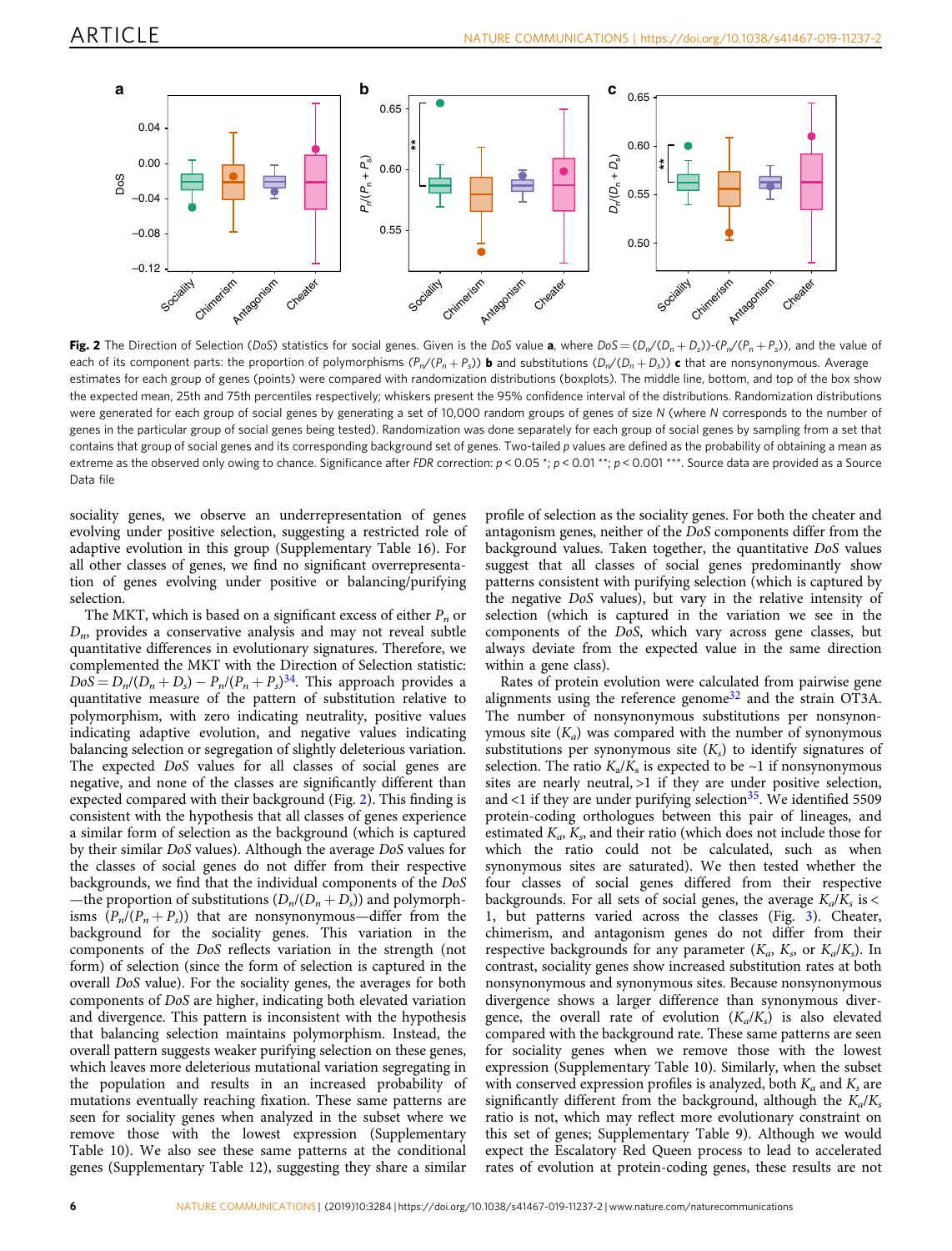<span id="page-6-0"></span>

Fig. 3 Evolutionary rates at social genes. Given is the evolutionary rates a, and rates of substitution at nonsynonymous  $(K_{\alpha})$  b and synonymous  $(K_{s})$  sites c. Substitutions represent changes compared with the sequence of a divergent strain, OT3A, from Mexico. Average estimates for each group of genes (points) were compared with randomization distributions (boxplots). The middle line, bottom, and top of the box show the expected mean, 25th and 75th percentiles, respectively; whiskers present the 95% confidence interval of the distributions. Randomization distributions were generated for each group of social genes by generating a set of 10,000 random groups of genes of size N (where N corresponds to the number of genes in the particular group of social genes being tested). Randomization was done separately for each group of social genes by sampling from a set that contains that group of social genes and its corresponding background set of genes. Two-tailed p values are defined as the probability of obtaining a mean as extreme as the observed only owing to chance. Significance after FDR correction:  $p < 0.05$  \*;  $p < 0.01$  \*\*;  $p < 0.001$  \*\*\*. Source data are provided as a Source Data file

consistent with the Escalatory Red Queen process expectations because we would not expect the observed elevated rates of evolution at both synonymous and nonsynonymous sites. Hence, these findings support the initial hypothesis that both synonymous and nonsynonymous sites in social genes evolve under purifying selection, but with the Red King process reducing the strength of selection that results in an increased rate of sequence evolution. This conclusion is supported by the analysis of conditional genes (Supplementary Table 12), where we also see elevated rates of both synonymous and nonsynonymous substitutions and an overall rate of evolution  $(K_a/K_s)$  consistent with purifying selection (i.e.,  $K_a/K_s < 1$ ).

The Red King process explains molecular evolution. The patterns of polymorphism and divergence are all consistent with the hypothesis that each class of social genes evolves primarily under purifying selection, with differences being explained by the degree of conditionality of expression, which leads to the Red King process. To test whether the Red King process provides an overall explanation for patterns of molecular evolution, we examined the relationship between the overall degree of conditionality for any gene class (i.e., the proportion of sociality genes in the class) and either the levels of polymorphism or divergence. In this analysis, we use the Red King process as a null hypothesis to predict the properties of the other classes of genes. If any class of genes is simply a random subsample of all genes (with a given proportion of the conditionally expressed sociality genes and the nonconditionally expressed non-sociality genes), then their evolutionary properties should be predictable based on the proportion of genes they contain from these two classes. However, if a class of genes contains a collection of genes that deviate in the form of selection they experience (i.e., the class of genes contains a nonrandom subsample of all genes), then the class should deviate from this null hypothesis.

To test this idea, we used the sets of genes defined above (chimerism, antagonism, and cheater). In addition, to help illustrate the utility of this perspective, we added three more classes of genes: non-sociality (which show some level of expression in the transcriptome data set used to identify sociality

genes, but which are not conditional to the social stage) and two classes of antagonism genes showing differing degrees of expression bias in prestalk versus prespore cells (representing expression biases of 0.8 and 0.9 corresponding to 640 and 109 genes, respectively). These latter two sets of genes contain large percentages of sociality genes, with 38% of the genes in the 0.8 bias class and 69% of the genes in 0.9 bias class being sociality genes. To test whether each class showed patterns consistent with the Red King process, we randomly permuted genes such that the genes assigned to each group contained the same proportion of sociality and non-sociality genes as we observe in the original sets. We then tested whether the observed values of the various evolutionary parameters are significantly different from those expected based on the proportion of sociality genes in that class. We also fitted a weighted regression to characterize the relationship between the proportion of sociality genes in the gene classes and the values for each of the evolutionary statistics (Fig. [4](#page-7-0)). We find that no class of genes shows a significant deviation from the expected values under the Red King process for any of the evolutionary parameters (Fig. [4](#page-7-0)). Furthermore, the estimated relationship from the weighted regression model shows that the proportions of sociality genes in each class accounts for the vast majority of the variation in patterns of polymorphism in terms of  $\pi$ /site ( $R^2$  = 0.96, 0.94 and 0.90 for the full CDS, nonsynonymous and synonymous sites respectively, with permutation test FDRcorrected  $p < 0.002$  in all cases; Fig. [4](#page-7-0)), the rate of synonymous  $(K_s, R^2 = 0.8,$  permutation test FDR-corrected  $p = 0.002$ ) and nonsynonymous ( $K_a$ ,  $R^2 = 0.91$ , permutation test *FDR*-corrected  $p < 0.002$ ) divergence, and variation in the rate of nonsynonymous relative to synonymous divergence  $(K_a/K_s, R^2 = 0.86,$ permutation test FDR-corrected  $p = 0.003$ ). Taken together, these findings suggest that the variation in evolutionary signatures observed in other studie[s6](#page-10-0),[7](#page-10-0) could reflect artefacts introduced by not accounting for the Red King process as the appropriate null hypothesis. For example, we see significantly elevated values for several of the evolutionary statistics at genes showing biased expression in prestalk and prespore cells (Supplementary Table 17), which could be misinterpreted as evidence that these classes of genes are evolving under some other form of diversifying selection (e.g., balancing selection).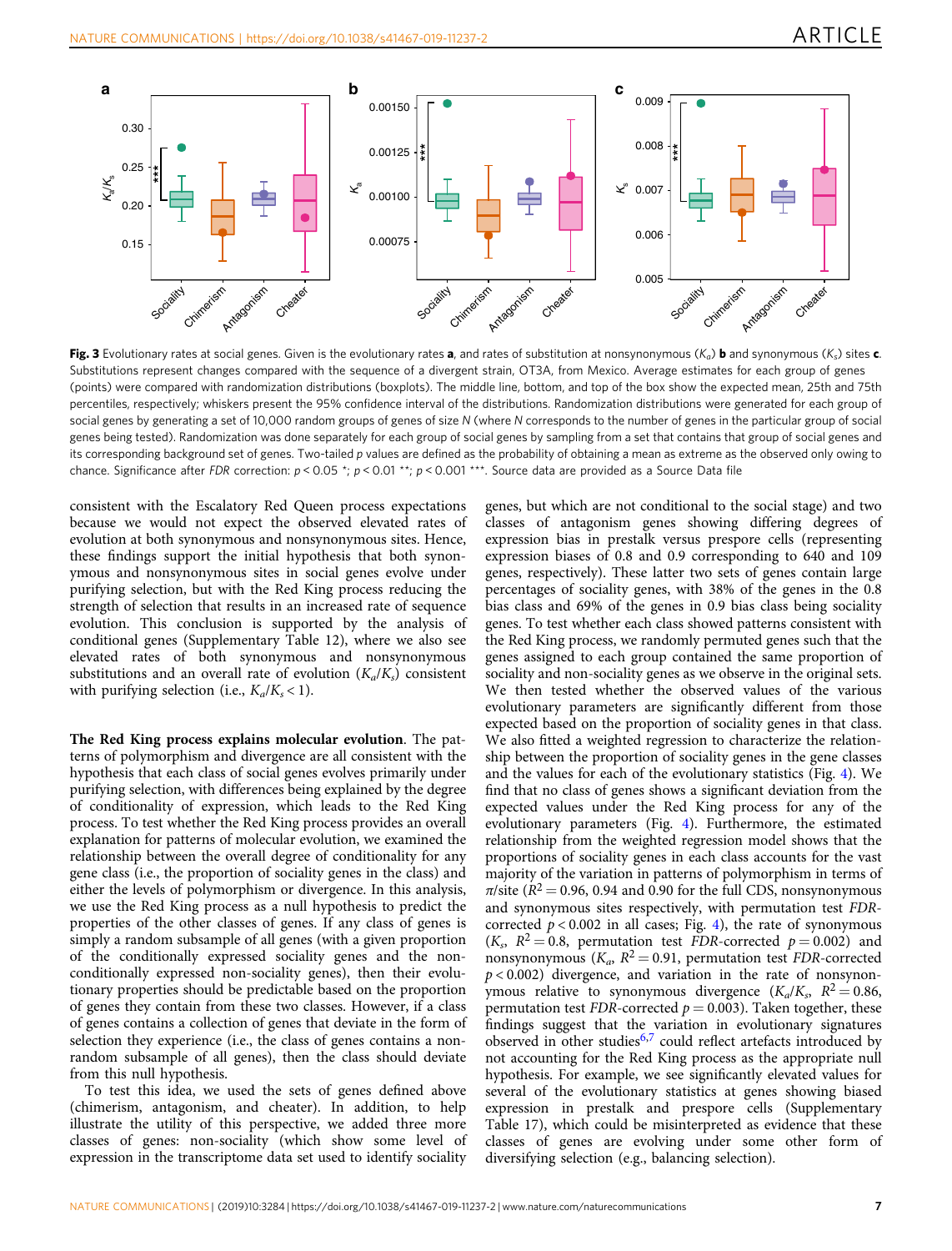<span id="page-7-0"></span>

Fig. 4 The impact of Red King processes on polymorphism and divergence. The top row of panels shows the relationship between nucleotide diversity in social genes at the full CDS a, nonsynonymous b, and synonymous sites c as a function of the proportion on conditionally expressed (sociality) genes within that group. Similarly, the bottom row of panels shows the relationship between the rates of nonsynonymous e, synonymous substitutions f, and the rate of protein evolution **d** in groups of genes as a function of the proportion of sociality genes in each group. In each panel the red points indicate the expected value for a group and the red error bars the 95% confidence interval (both calculated from a set of 10,000 permutations). The blue points expected value for a group and the red error bars the 95% confidence interval (both calculated from a set of 10,000 permutations). The blue points<br>indicate the observed values for each group of genes, with the darkness of indicates to the expected value of each parameter predicted from the sociality and non-sociality genes. The solid line corresponds to the best fit line from a indicates to the expected value of each parameter predicted from the sociality and non-sociality genes. The solid line correspond<br>weighted regression (where weightings are  $\sqrt{N}$ ) fitted to the observed values. Source da

#### Discussion

Our analyses provide strong support for a unified evolutionary picture in this system. Social genes primarily experience purifying selection, and where we do find differences in their evolutionary patterns, they are consistent with the Red King process driven by conditional selection. These results emphasize the importance of considering the impact of the Red King process, as well as considering the correct null hypothesis for why genes might show different signatures of selection. Furthermore, they show that the full body of evidence must be evaluated when interpreting patterns of molecular evolution (as incorrect conclusions can be drawn from the results of any single test). These issues may help to explain why patterns of molecular evolution have previously been attributed to social conflict in *D. discoideum*<sup>[6,7](#page-10-0)</sup>, even though we find that they are better explained by the Red King process. For example, elevated rates of adaptive evolution have been reported at a set of genes differentially expressed in chimeric development (compared with clonal development)<sup>7</sup>. The set of genes that this conclusion is based on contains a large percentage of sociality genes (44%, compared with ca. 12% in the relevant background), and hence we would expect elevated polymorphism and divergence. Indeed, the relative counts of synonymous and nonsynonymous substitutions  $(D_s \text{ and } D_n)$  and polymorphism  $(P_s \text{)}$ and  $P_n$ ) (scaled in relation to the total sequence length) are consistent with this hypothesis. This is most clearly manifested in the overabundance of synonymous substitutions compared with that expected (which can skew the statistics used to infer the rate of adaptive evolution). Likewise, analyses of genes showing differential expression in cells destined to become stalk (prestalk genes) compared with those destined to become spores (prespore

genes), which we have designated as the antagonism genes, have been reported to be more polymorphic than the genomic background[7.](#page-10-0) We find that this result matches the expectation for the Red King process, as this set of genes contains a larger number of sociality genes than the background (26% vs 12%), and hence does not reflect balancing selection. A previous study also suggested that cheater genes experience balancing selection $6$ , whereas we find that they show no differences in their signatures of selection compared with their background. The cause of the differences between the studies is unknown, but likely reflects several factors. First, although we focused on patterns across the CDS of these genes, the prior results were based primarily on variously sized genomic blocks (5, 10, or 20 kb) around the genes (which would typically contain multiple genes each). Second, the statistical evidence supporting the conclusions does not appear to have been subjected to correction for multiple testing, which is potentially problematic as many reported  $p$  values are very close to the significance threshold and many tests were performed at multiple genomic scales, making it difficult to assess some of the statistical support.

Although we have focused on the impact of direct selection shaping variation and divergence at social genes, other analyses of how social interactions impact molecular evolution in systems including D. discoideum<sup>[7](#page-10-0)</sup> have considered the impact of kin selection<sup>13,36,37</sup>. Kin selection (rather than direct selection) can result in the Red King process because it relies on the probabilistic association between individuals' genotypes and their fitness $38$ . Indeed, such dilution of selection has been shown to lead to elevated polymorphism at maternal effect genes<sup>[39,40](#page-11-0)</sup> (compared with homologs that are expressed in all individuals), which are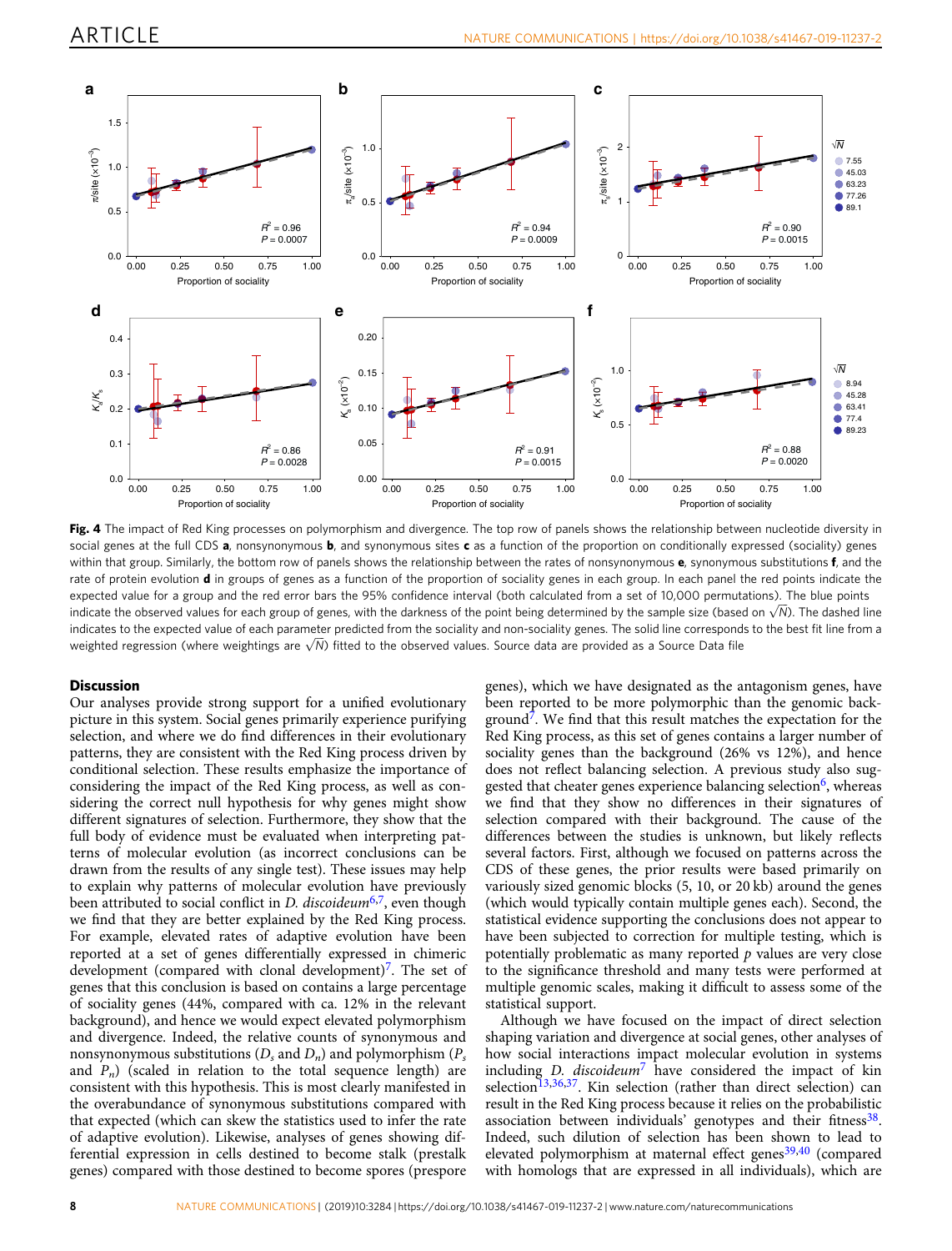thought to evolve by kin selection<sup>[36](#page-10-0),[41](#page-11-0)</sup>, and at genes in a number of social insects  $36,37$  $36,37$ . In the case of D. discoideum, the impact of kin selection could potentially result in weaker selection on prestalk genes (which are altruistically sacrificed, and hence do not experience direct selection) compared with prespore genes (which presumably experience direct selection)[7.](#page-10-0) This potential for kin selection has been contrasted with the potential impact of conditional selection, where prestalk genes might show strong signatures of conditional selection given that most cells become spores (ca. 70–80%), and hence selection on prestalk genes might be diluted proportionally. However, previous analyses of genes showing biased expression in prestalk and prespore cells<sup>7</sup>, as well as the results presented here (Supplementary Table 5, 13, 14, 16, 18, 19), show that the levels of polymorphism in the two sets of genes are not significantly different from 1:1, and hence do not support a role for either kin or conditional selection. This finding is perhaps unsurprising given that these two sets of genes are expressed across many other contexts (including the fact that most of these genes are actually expressed in both cell types, with ~90% showing at least 10% of their expression in the other cell type). Consequently, the impact of differences in expression between prestalk and prespore cells would be diminished by episodes of selection in other contexts. Together these findings provide little evidence in support of either kin selection, or differences in the strength of direct selection between prestalk and prespore biased genes.

A key challenge for studies aimed at understanding the molecular evolution of social genes is in first identifying representative social genes<sup> $4,42,43$  $4,42,43$  $4,42,43$  $4,42,43$ </sup>. To provide broad and generalizable results, we used four different approaches to identify putative sets of social genes. Remarkably, we see relatively little overlap between these sets of genes, with no gene being identified by all four methods (Table [1\)](#page-2-0). These sets of genes differ in their evolutionary signatures, but all follow the predictions of the Red King process, where variation in patterns of polymorphism (Fig. [4](#page-7-0)a–c) and divergence (Fig. [4d](#page-7-0)–f) can be predicted from the proportion of genes in each class that are conditionally expressed only in social stages.

Our ability to characterize signatures of selection and identify the importance of the Red King process was facilitated by the recognition that variation at synonymous sites is under selection. Because many molecular evolution studies, including previous analyses of social genes in D. discoideum<sup>6,7</sup>, are based on the a priori assumption that synonymous substitutions are neutral, they are potentially liable to misinterpret patterns of polymorphism and divergence. Synonymous sites are unlikely to be sources of functional (and potentially adaptive) variation, such as that underlying different social strategies (which presumably arise primarily from nonsynonymous differences). Therefore, elevated synonymous polymorphism is unlikely to be maintained by balancing selection and more likely reflects inefficient purifying selection on codon use. Thus, the fact that we typically see differences among groups of genes in their evolutionary signatures (for both polymorphism and divergence) at both synonymous and nonsynonymous sites suggests the same phenomenon is affecting the strength of selection at all sites in the CDS. Thus, despite the fact that previous studies of variation at social genes in this species have suggested that social genes show signatures consistent with patterns driven by social interactions<sup>6,7</sup>, we see no evidence in support of this conclusion.

In summary, we find that the Red King process, wherein the relative use and disuse of social genes across generations modulates the relative strength of selection they experience, provides a unifying explanation for large-scale evolutionary patterns. This conclusion does not rule out a role for other evolutionary processes, like the Red Queen, at some genes, but the impact is likely restricted to a relatively small collection of genes or sites. In the context of social conflict, the overall pattern of purifying selection at genes associated with the social stage (regardless of how they were identified) is consistent with there being an overall optimum, as expected under an ESS, but that selection is diluted owing to conditionality. Given that phenotypic studies have identified conspicuous differences between naturally occurring strains in all traits measured $17-19$ , our results suggest that the observed diversity potentially reflects the inefficiency of selection to remove variation, rather than selection maintaining a diversity of alternative strategies.

#### Methods

Genomic DNA sequencing. Genomic DNA was extracted and sequenced from 58 D. discoideum strains and one divergent Mexican Dictyostelium strain (OT3A, which is characterized as *D. discoideum*, but could represent a close congener), all obtained from the Dicty Stock Center<sup>44</sup>. For DNA extraction, 10<sup>9</sup> cells were collected after growth on nutrient media that contained Klebsiella aerogenes. Cells were re-suspended in KK2 and washed at least three times by centrifugation at 2200 rpm for 2 min to remove remaining bacteria. Nuclei were extracted from the pellet containing amoeba, followed by genomic DNA extraction as described elsewhere<sup>[29](#page-10-0)</sup>. gDNA quality was assessed by agarose gel electrophoresis and a NanoDrop spectrophotometer (Thermo scientific). gDNA was quantified using a Qubit® fluorometer (Thermo scientific) before genomic libraries were prepared using Illumina TruSeq kit. Paired-end sequencing for reads ranging from 75–100 bp were obtained on an Illumina HiSeq sequencer. A second round of library sequencing was performed for strains NC105.1, DD185, K10, S109, QS102, NC85.2, and NC60.1 in order to increase the number of reads. To complement our de novo sequencing we also downloaded raw reads from NCBI Sequence Read Archive (SRP071575) of published genome sequence data from another 20 D.  $discountum$  natural strains $^{29}$  $^{29}$  $^{29}$  (Supplementary Table 20).

Mapping and SNP calling. Reads were cleaned for adapters and quality trimmed using Trimmomatic<sup>[45](#page-11-0)</sup> allowing maximally two mismatches in seed alignments and extending and clipping if a score of 30 is reached. Leading and trailing bases with a quality <3 were removed, before scanning the reads with a 4-base sliding window and cutting if the average quality per base dropped below 15. Reads with a length of <36 bases after this process were then dropped. In order to separate D. discoideum reads from those derived from possible contaminants, trimmed reads were binned by simultaneously mapping them to the reference genome of D. discoideum, Paraburkholderia xenovorans lb400, Burkholderia ubonensis, Paraburkholderia fungorum, and K. pneumoniae; and assigning them according to the best mapping score using BBSplit, part of the BBMap package<sup>46</sup>. Genomes from the aforemen-tioned bacterial species were downloaded from Ensembl Bacteria database<sup>[47](#page-11-0)</sup>. Reads binned with *D. discoideum* or not mapped in the previous step where pooled together and mapped to the D. discoideum reference genome using NextGenMap<sup>48</sup>.

SNP calling was performed by comparison with the reference genome<sup>[32](#page-10-0)</sup> using the Genome Analysis Toolkit GATK<sup>[49](#page-11-0)</sup>, following Best Practices recommendations for standard hard filtering parameters<sup>[50](#page-11-0),[51](#page-11-0)</sup>. In brief, alignments were sorted and PCR duplicates marked using Picard tools<sup>52</sup>. Base quality score recalibration (BQSR) was performed by calling SNPs in each strain, filtering out sites with a Quality lower than 30, depth of coverage lower than 2, quality by depth (QD) <2, Fisher strand bias (FS) over 60 or Mean Mapping Quality (MQ) <40. Remaining SNPs were then used to perform BQSR using GATK. Variants were then jointly called on the 79 strains using GATK HaplotypeCaller and GenotypeGVCFs functions. Resulting SNPs were filtered with a static threshold of QD < 2.0 || FS > 60.0 || MQ < 30.0. As to maximize the number of informative sites for posterior analysis, whereas reducing the amount of noise introduced by missing genotypes in strains with low genome coverage or high diversity, we removed any strain with a missing call rate higher than 0.3, any site called in <90% of the remaining strains (i.e., in < 60 out of 67 strains), as well as any multiallelic site or indel. This results in a data set of 279,807 SNPs across 67 strains.

Intraspecific evolutionary statistics. Parameters of genetic diversity (number of SNPs and the average nucleotide diversity,  $\pi$ ) and Tajima's *D* were estimated for genes with an average mapping of >50%, using the R package PopGenome<sup>[53](#page-11-0)</sup>. The two diversity measures were estimated for coding regions, nonsynonymous and synonymous sites, and then scaled to the relevant mapped CDS length to obtain per site measures (where 78% of mapped sites on average are nonsynonymous and 22% synonymous, so total mapped CDS length was scaled accordingly when calculating per site measures for nonsynonymous and synonymous sites). Characterization of SNPs that introduce premature stop codons was performed by using SnpEff<sup>[54](#page-11-0)</sup>. Genes with an average mapping  $\leq$ 50% were considered to hold a PAV and were analyzed separately to assess if this type of structural genetic variation was more frequent among any group of social genes.

**Interspecific divergence**. SNPs were further characterized as nonsynonymous  $(n)$ or synonymous (s) and segregating (P) or fixed (D) differences by comparison with a Mexican Dictyostelium isolate OT3A. Although this strain is annotated as D.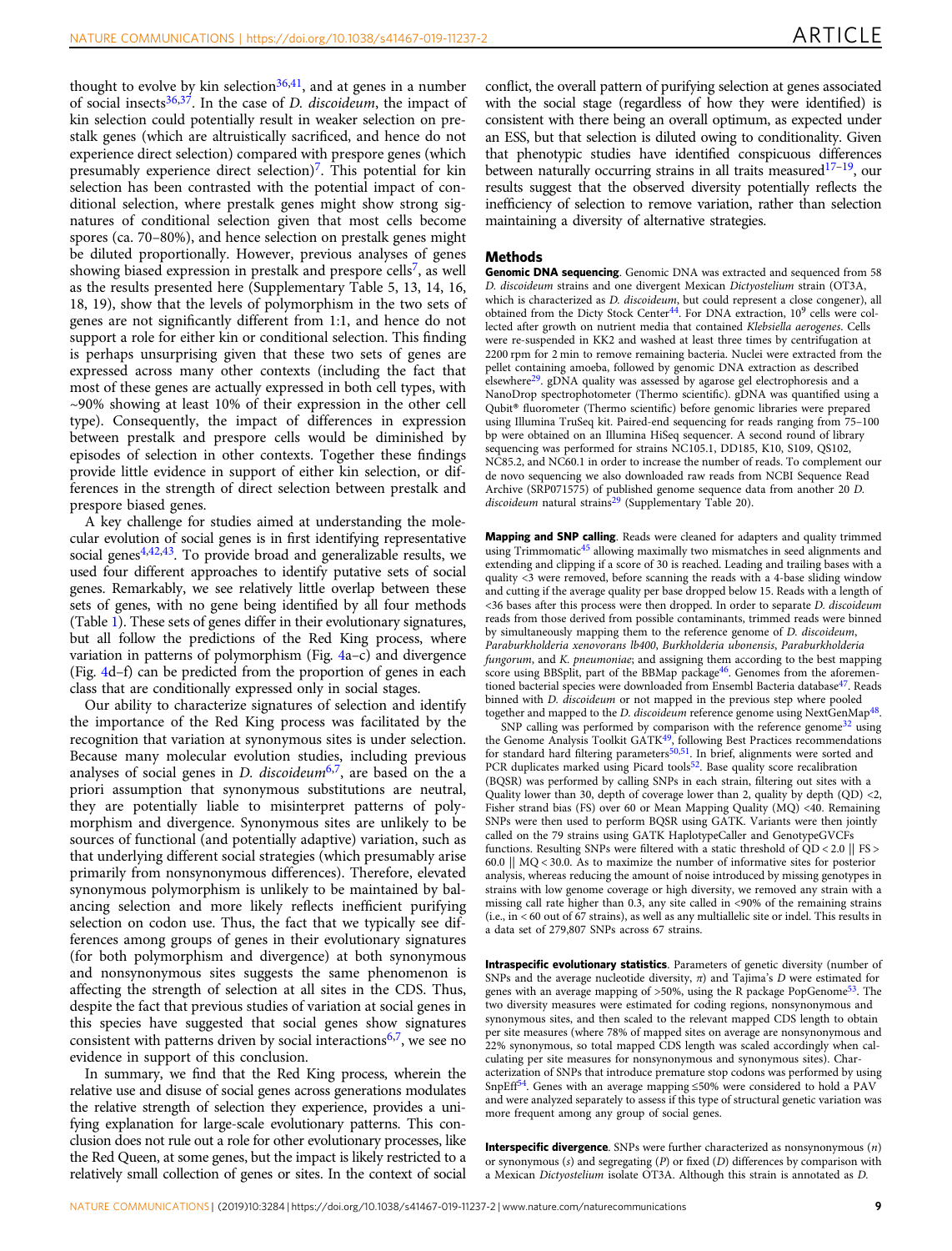$discoideum$  in dictyBase $^{44}$  $^{44}$  $^{44}$ , the low mapping rate of our sequencing reads and the high divergence of this strain with respect to all other isolates suggest that this strain belongs to a different species, or at the very least, is an outgroup to the strains used in this study. We used this information to perform the McDonald–Kreitman test<sup>[33](#page-10-0)</sup> using the R Package PopGenome<sup>53</sup>. These counts were also included in the calculation of the Direction of Selection (DoS) statistic<sup>34</sup>. In both cases, the analysis was conducted for each gene individually, not by pooling all SNPs from genes pertaining to the same group.

To calculate rates of protein evolution we compared the reference genome of D.  $discoideum<sup>32</sup>$  $discoideum<sup>32</sup>$  $discoideum<sup>32</sup>$  to OT3A. We first built the pseudo genome of OT3A by inserting SNPs for this strain (in comparison with the reference genome) into the reference genome, by using VCFtools software package<sup>[55](#page-11-0)</sup>. CDSs for all genes from both genomes were extracted using gffread<sup>[56](#page-11-0)</sup> and rates of nonsynonymous ( $K_a$ ) and synonymous substitutions  $(K_s)$  were estimated using R package seqinR<sup>[57](#page-11-0)</sup>. The rate of protein evolution  $K_a/K_s$  was calculated for each CDS and averaged for alternative transcripts of the same gene.

Identification of sociality genes. To identify genes biased to the social (developmental) cycle of D. discoideum, we used data from several published RNA-seq experiments sampled from vegetative growth<sup>[21](#page-10-0)–[23](#page-10-0)</sup> and from the developmental transcriptome<sup>[21](#page-10-0)</sup>. In total, we used data from seven vegetative conditions (15) replicates) and 18 developmental time points during the social stage sampled at every  $1-2$  h (from hour  $1-24$ , two replicates each)<sup>21</sup>. Reads were downloaded from NCBI Gene expression Omnibus (GEO: GSE61914), trimmed with skewer pack-age<sup>[58](#page-11-0)</sup> and filtered for a minimum length of 20 bp and a mean Phred Quality score of 20. Remaining reads were pseudo-aligned to transcripts of the D. discoideum reference genome<sup>[32](#page-10-0)</sup> downloaded from Ensembl Protists database release 36<sup>47</sup> and further quantified using Kallisto<sup>[59](#page-11-0)</sup>. One hundred bootstrap samples were generated for each replicate to compute uncertainty estimates for the expression levels. Normalization was performed using the TMM method<sup>[60](#page-11-0)</sup> implemented in edgeR<sup>[61](#page-11-0)</sup> and scaled to coding sequence length, after discarding genes with less than two reads in less than two libraries.

Our analyses of differential expression across time points (Supplementary Figure 3) agreed with previous findings that genes upregulated 1 hour following starvation have GO categories consistent with a shift to multicellular social development<sup>21</sup>. We also find that the Tgr genes, which are known to play an important role in social interactions<sup>[29](#page-10-0)[,62](#page-11-0)</sup> are upregulated at this stage (Supplementary Figure 4). Consequently, we considered the social stage to begin at the first hour. Therefore, data from hour 1–24 are considered to be part of the social library, whereas data hour zero and from all vegetative conditions are considered to be part of the vegetative libraries.

In order to define sociality genes, we averaged values for replicates and calculated an ISE, defined as the proportion of the total expression that appears in the social libraries<sup>[24](#page-10-0)</sup>:

$$
ISE = \frac{\overline{Social libraries}}{\overline{Vegetative libraries} + \overline{Social libraries}}
$$
(1)

Sociality genes were defined as those with an index higher than 0.9.

We subjected the sociality genes to two increasingly stringent tests to account for any potential variation in expression profiles or leaky expression. In the first we considered a restricted subset of conserved developmentally expressed genes shared between at least two of the four clades of social amoebae that were identified by Schilde et al. $30$ . In the second subset, we only considered genes with an expression level above a threshold that removed the lowest (bottom quartile) expressed genes (which are the ones most likely to reflect leaky expression patterns).

For the analysis of conserved genes, Schilde et al.<sup>[30](#page-10-0)</sup> used three different methods to identify developmentally biased genes conserved across species, which we combine into a single set of 852 genes (note that the analysis of Schilde et al. identified 856 genes, but one was duplicated in the list and three were removed because they are no longer recognized as gene models in the current version of the genome—Ensembl 2.7). This provides us with the largest set of genes and avoids potential biases introduced by any one of their methods. Although the Schilde genes were identified because of their association with development, we find that six genes had no detectable expression in vegetative or developmental libraries, and only 422 of the remaining 846 genes are sociality genes (i.e., have expression restricted to development). The analyses of these genes followed the same methods as we used for the full set of sociality genes, but carried out in the specific subset of genes in each of these two cases.

We tested whether any of the evolutionary parameters that differ between sociality and background genes are correlated to the ISE. The distribution of ISE values is strongly bi-modal, with a clear tranche of genes with values above 0.90 that we have assigned to the class of sociality genes (Supplementary Figure 2A). Because our comparison of sociality genes to their respective background has already assessed evolutionary signatures at the group of high ISE genes, the inclusion of that group in an analysis of ISE values is not only redundant, but likely to produce significant associations solely because of the categorical difference associated with the sociality genes. Therefore, for the analysis of ISE values we exclude sociality genes to ask whether the non-conditionally expressed genes show a relationship between the bias towards or away from sociality (measured by ISE) and their evolutionary signatures. We measured the correlation between ISE and each of the relevant evolutionary

parameters and used a random permutation approach to assess the significance of correlations. For each permutation (from a total of 10,000), ISE values were held fixed, whereas the evolutionary parameters were randomly permuted (one at a time), generating the null distribution of correlations. P values were later corrected for multiple comparisons by applying the method FDR.

Identification of chimerism genes. To identify genes showing differential expression under chimeric conditions we experimentally created clonal and all pairwise chimeric aggregations using three strains originating from the same geographical location (NC34.2, NC57.1, and NC87.1). Cells of each strain were grown in association with K. aerogenes, before washing by centrifugation in KK2 buffer. Washed cells were then plated on non-nutrient L28 purified agar (agar) at a density of 3.5 x 10<sup>5</sup> cells/cm<sup>2</sup>. For chimeric combinations we mixed equal numbers of cells from each strain. Aggregations were harvested after fourteen hours of development, when slugs had formed. This stage was chosen because previous work has demonstrated that the effects of chimeric development can be seen at this stage<sup>29[,63](#page-11-0)-65</sup>. Development of each clone and chimeric combination was carried out in duplicate. For each replicate, slugs from 10 agar plates were pooled for RNA extraction using Trizol. RNA pools were sequenced on an Illumina TruSeq with 100 bp paired-end reads following standard protocols. This yielded between  $\sim$ 10<sup>7</sup> and  $2 \times 10^7$  (mean ~1.5  $\times 10^7$ ) reads per RNA pool.

Preprocessing and mapping was performed as described above for the identification of sociality genes. In brief, reads were trimmed and filtered using the skewer package<sup>[58](#page-11-0)</sup> (min. length of 20 bp, mean Quality score of 20). They were then pseudo-aligned to *D. discoideum* transcripts<sup>[32](#page-10-0)</sup> obtained from Ensembl Protists database release  $36^{47}$  and quantified using Kallisto<sup>59</sup>. One hundred bootstrap samples were generated for each replicate to compute uncertainty estimates for the expression levels. Genes with fewer than five reads in at least 47% of the libraries were discarded. Estimates of expression were then summarized to gene level and Wald test for differential expression was performed for chimeras and clonal samples by using sleuth<sup>66</sup>. Chimerism genes are then defined as those that are significantly upregulated in chimeric slugs ( $FDR$  adjusted  $p$  value < 0.05).

Identification of chimerism genes. A list of 903 prespore and 998 prestalk genes was obtained from ref. <sup>7</sup>, which is derived from an RNA-seq experiment that identified genes differentially expressed in these two cell subtypes<sup>23</sup>. For evolutionary analyses, these genes were compared against all genes in the expression data provided in ref. [23.](#page-10-0) One prespore and four prestalk genes in the prespore/prestalk list were not present in the original data, but were included in our analysis in both: the background and the specific groups of genes.

For the analysis of the impact of Red King processes on polymorphism, we included two extra sets of antagonism genes based on their expression bias between prestalk and prespore regions of the slug (corresponding to biases of ≥ 0.8 and ≥ 0.9 in either cell type). For this, we combined the data from ref. [23](#page-10-0) with an additional set of data, which was generated as follows. D. discoideum cells transformed with either ecmAO-RFP or pspA-RFP reporter genes<sup>[67](#page-11-0)</sup> were developed to the slug stage. Slugs were collected in dissociation buffer (KK2, 10 mm EDTA) and dissociated through a G21 needle. Cells were re-suspended at 10<sup>8</sup> cells/ml and cell clumps removed by filtration. RFP expressing cells were purified using a BD FACSaria flow sorter. Total RNA was extracted using TRI Reagent, before rRNA depletion using Ribminus<sup>TM</sup> Eukaryotic kit (Invitrogen). In total, 200-500 ng of rRNA depleted RNA was reverse transcribed, fragmented and size selected for 150–250 bp cDNA fragments. cDNA was amplified using strand specific primers and sequenced using a SOLiD 4 system. Expression biases were calculated separately for each dataset as the proportion of the total expression that appears in the prestalk samples compared with prespore samples, and vice versa. Biological replicates were averaged and expression bias was then calculated as follows:

$$
Prestalk bias = \frac{Prestalk expression}{Prestalk expression + Prespore expression}
$$
 (2)

$$
Prespore bias = \frac{Prespore expression}{Prestalk expression + Prespore expression}
$$
 (3)

Genes were included in each set if the average of the two indices was larger than the given threshold (e.g., if the average of the bias calculated from both sets was  $\ge$ 0.8 the gene would have been included in the 0.8 bias set).

Identification of cheater genes. Previous work has identified mutations that result in a facultative reduction of cooperative behavior when D. discoideum strains grown in chimeras with a different strain<sup>[28](#page-10-0)</sup>. These genes were identified by screening of insertional mutagenesis libraries. A fraction of these mutations, occurring in intergenic regions, were discarded. The remaining mutations affect a total of 99 genes, which we referred to as cheater genes.

Conditionally expressed non-social genes. We identified genes with presumed conditional expression outside of the social phase as those that were not expressed in any of the mRNA libraries used in our analysis of sociality genes. These conditional genes are presumably expressed under some conditions, but are not expressed under any of the conditions included in the data sets we analyzed. We compared these genes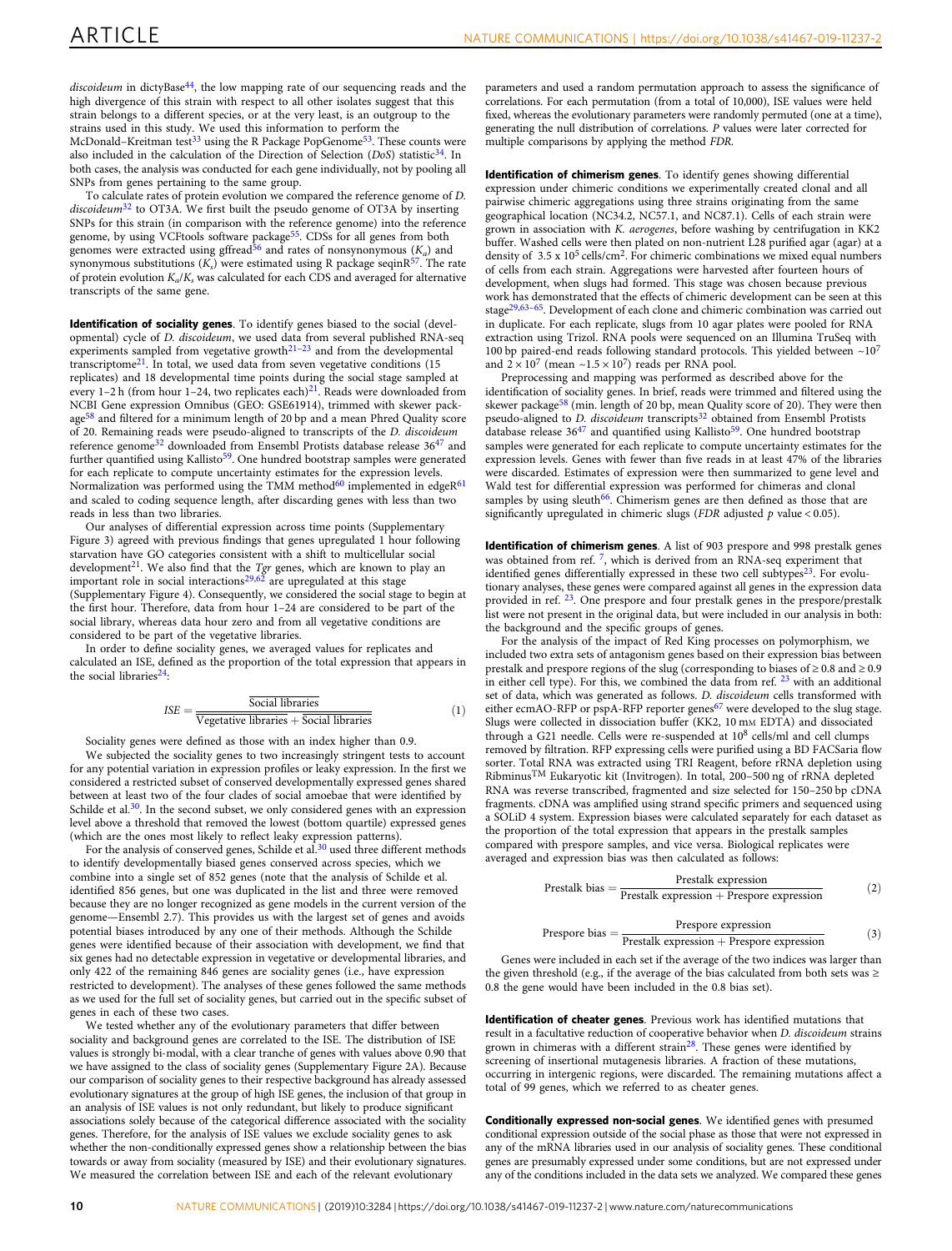<span id="page-10-0"></span>to the non-conditional genes (i.e., genes with non-zero expression across RNA-seq experiments with sociality genes removed) following the same methods we used to compare other gene classes to their relevant background set.

GO enrichment. GO terms for biological process, cellular component, and mole-cular processes were obtained from Dictybase<sup>[44](#page-11-0)</sup>. Enrichment analyses of GO categories in sociality, chimerism, antagonism, and cheater genes were performed in R and statistical significance was assessed after  $FDR$  adjustment of one tail  $p$ values from Monte Carlo sampling (see below).

Analyses and significance testing. Data manipulation and all analyses of categorical variables were performed in R version 3.3.0 and RStudio version 0.99.902, using built-in functions. For all continuous variables, expected values were estimated using a linear model fitted using the mixed procedure in SAS 9.4. In the linear models used to analyze polymorphism and divergence we included mapped CDS length (linear and quadratic terms) and maximum expression level (linear and quadratic terms) to account for variation associated with differences in gene length (which can bias measures based on counting of SNPs) and gene expression levels. Because estimates of evolutionary statistics improve with gene length (and can be downwardly biased for short genes), we removed genes in the bottom quartile of gene lengths when analysing all continuous variables. The inclusion of these covariates and the removal of the shortest quartile of genes do not alter the overall qualitative results.

Unless otherwise explicitly stated in the text, significance was assessed by randomization (i.e., permutation) tests. For each evolutionary analysis, 10,000 samples (s) of the same size of the group of genes being tested (sociality, chimerism, antagonism, or cheater genes) were taken. Each sample was either used for the fitting of the linear model (for continuous variables) or the number of genes showing a particular feature was computed (for categorical variables)—both cases resulting in a distribution of 10,000 random samples. Expected values were calculated as the overall mean of this random distribution. Significance of categorical variables were first assessed by comparing observed values to the 95% confidence interval (CI). When these values lie outside the CI, numeric two tail  $p$ values were calculated as twice the number of times that the observed count for the particular group of genes did not exceed the one in the randomly generated subset divided by 10,000. Two tail  $p$  values for continuous variables were obtained similarly, but using averages values instead of counts. For every statistical test, an FDR (Benjamini–Hochberg) correction for multiple tests was performed.

Reporting summary. Further information on research design is available in the Nature Research Reporting Summary linked to this article.

#### Data availability

All data generated or used in the current study are publicly available and all relevant variables used in all analyses are available in the Source Data file. The list of genetic variants used in all analyses are available from the EMBL-EBI European Variation Archive (EVA) (project: [PRJEB28260](https://www.ebi.ac.uk/eva/?eva-study=PRJEB28260) and analysis: [ERZ681043](https://www.ebi.ac.uk/ena/data/view/ERZ681043)). The transcriptome data used in the analysis of sociality genes were downloaded from NCBI Gene expression Omnibus (GEO: [GSE61914\)](https://www.ncbi.nlm.nih.gov/geo/query/acc.cgi?acc=GSE61914). The list of prespore and prestalk genes used in the analysis of antagonism genes was obtained from ref.  $\frac{7}{1}$ , which was combined with a list of all genes included in the original RNA-seq experiment from ref. 23. The list of cheater genes is available from ref. 28. These gene lists are also included in the Source Data file. The RNAseq (transcriptome) data sets from the comparison of clonal and chimeric slugs (used in the analysis of conflict genes) are available from the NCBI Gene Expression Omnibus ([GSE118081](https://www.ncbi.nlm.nih.gov/geo/query/acc.cgi?acc=GSE118081)). The RNA-seq (transcriptome) data from the comparison of prestalk and prespore regions (used to identify genes with biased expression in these regions for the linear model testing the effect of proportion of sociality genes) are available from the NCBI Sequence Read Archive (SRA) (accession: [PRJNA543665\)](https://www.ncbi.nlm.nih.gov/bioproject/PRJNA543665/). The data underlying Figures. 1–4 are available in the Source Data file.

Received: 30 July 2018 Accepted: 25 June 2019 Published online: 23 July 2019

#### References

- 1. Moore, A. J., Brodie, E. D. III & Wolf, J. B. Interacting phenotypes and the evolutionary process: I. direct and indirect genetic effects of social interactions. Evolution 51, 1352–1362 (1997).
- 2. Rice, W. R. & Holland, B. The enemies within: intergenomic conflict, interlocus contest evolution (ICE), and the intraspecific Red Queen. Behav. Ecol. Sociobiol. 41, 1–10 (1997).
- 3. Robinson, G. E. Integrative animal behaviour and sociogenomics. Trends Ecol. Evol. 14, 202–205 (1999).
- 4. Robinson, G. E., Grozinger, C. M. & Whitfield, C. W. Sociogenomics: social life in molecular terms. Nat. Rev. Genet. 6, 257–270 (2005).
- 5. Foster, K. R. Sociobiology: the phoenix effect. Nature 441, 291 (2006).
- 6. Ostrowski, E. A. et al. Genomic signatures of cooperation and conflict in the social amoeba. Curr. Biol. 25, 1661–1665 (2015).
- 7. Noh, S., Geist, K. S., Tian, X., Strassmann, J. E. & Queller, D. C. Genetic signatures of microbial altruism and cheating in social amoebas in the wild. Proc. Natl Acad. Sci. 115, 3096–3101 (2018).
- 8. Brockhurst, M. A. et al. Running with the Red Queen: the role of biotic conflicts in evolution. Proc. R. Soc. Lond. B Biol. Sci. 281, 20141382 (2014).
- Harris, W. E., McKane, A. J. & Wolf, J. B. The maintenance of heritable variation through social competition. Evol. Int. J. Org. Evol. 62, 337–347 (2008).
- 10. Maynard-Smith, J. & Price, G. R. The logic of animal conflict. Nature 246, 15–18 (1973).
- 11. Linksvayer, T. A. & Wade, M. J. Genes with social effects are expected to harbor more sequence variation within and between species. Evol. Int. J. Org. Evol. 63, 1685–1696 (2009).
- 12. Van Dyken, J. D. & Wade, M. J. The genetic signature of conditional expression. Genetics 184, 557–570 (2010).
- 13. Van Dyken, J. D. & Wade, M. J. Detecting the molecular signature of social conflict: theory and a test with bacterial quorum sensing genes. Am. Nat. 179, 436–450 (2012).
- 14. Bergstrom, C. T. & Lachmann, M. The Red King effect: When the slowest runner wins the coevolutionary race. Proc. Natl Acad. Sci. USA 100, 593–598  $(2003)$
- 15. Strassmann, J. E., Zhu, Y. & Queller, D. C. Altruism and social cheating in the social amoeba Dictyostelium discoideum. Nature 408, 965–967 (2000).
- 16. Chisholm, R. L. & Firtel, R. A. Insights into morphogenesis from a simple developmental system. Nat. Rev. Mol. Cell Biol. 5, 531–541 (2004).
- 17. Buttery, N. J., Rozen, D. E., Wolf, J. B. & Thompson, C. R. L. Quantification of social behavior in D. discoideum reveals complex fixed and facultative strategies. Curr. Biol. 19, 1373–1377 (2009).
- 18. Buttery, N. J., Thompson, C. R. & Wolf, J. B. Complex genotype interactions influence social fitness during the developmental phase of the social amoeba Dictyostelium discoideum. J. Evol. Biol. 23, 1664–1671 (2010).
- 19. Wolf, J. B. et al. Fitness trade-offs result in the illusion of social success. Curr. Biol. 25, 1086–1090 (2015).
- 20. Madgwick, P. G., Stewart, B., Belcher, L. J., Thompson, C. R. L. & Wolf, J. B. Strategic investment explains patterns of cooperation and cheating in a microbe. Proc. Natl Acad. Sci. 115, E4823–E4832 (2018).
- 21. Rosengarten, R. D. et al. Leaps and lulls in the developmental transcriptome of Dictyostelium discoideum. BMC Genomics 16, 294 (2015).
- 22. Nasser, W. et al. Bacterial discrimination by Dictyostelid amoebae reveals the complexity of ancient interspecies interactions. Curr. Biol. CB 23, 862–872 (2013).
- 23. Parikh, A. et al. Conserved developmental transcriptomes in evolutionarily divergent species. Genome Biol. 11, R35 (2010).
- 24. Sucgang, R. et al. Comparative genomics of the social amoebae Dictyostelium discoideum and Dictyostelium purpureum. Genome Biol. 12, R20 (2011).
- Parkinson, K., Buttery, N. J., Wolf, J. B. & Thompson, C. R. L. A simple mechanism for complex social behavior. PLOS Biol. 9, e1001039 (2011).
- 26. Foster, K. R., Shaulsky, G., Strassmann, J. E., Queller, D. C. & Thompson, C. R. L. Pleiotropy as a mechanism to stabilize cooperation. Nature 431, 693–696 (2004).
- 27. Chattwood, A. et al. Developmental lineage priming in Dictyostelium by heterogeneous Ras activation. eLife 2, e01067 (2013).
- 28. Santorelli, L. A. et al. Facultative cheater mutants reveal the genetic complexity of cooperation in social amoebae. Nature 451, 1107–1110 (2008).
- 29. Gruenheit, N. et al. A polychromatic 'greenbeard' locus determines patterns of cooperation in a social amoeba. Nat. Commun. 8, 14171 (2017).
- 30. Schilde, C. et al. A set of genes conserved in sequence and expression traces back the establishment of multicellularity in social amoebae. BMC Genomics 17, 871 (2016).
- 31. Tajima, F. Statistical method for testing the neutral mutation hypothesis by DNA polymorphism. Genetics 123, 585–595 (1989).
- 32. Eichinger, L. et al. The genome of the social amoeba Dictyostelium discoideum. Nature 435, 43–57 (2005).
- 33. McDonald, J. H. & Kreitman, M. Adaptive protein evolution at the Adh locus in Drosophila. Nature 351, 652–654 (1991).
- 34. Stoletzki, N. & Eyre-Walker, A. Estimation of the neutrality index. Mol. Biol. Evol. 28, 63–70 (2011).
- 35. Hurst, L. D. The Ka/Ks ratio: diagnosing the form of sequence evolution. Trends Genet. 18, 486–487 (2002).
- 36. Linksvayer, T. A. & Wade, M. J. Theoretical predictions for sociogenomic data: the effects of kin selection and sex-limited expression on the evolution of social insect genomes. Front. Ecol. Evol. 4, [https://doi.org/10.3389/](https://doi.org/10.3389/fevo.2016.00065) [fevo.2016.00065](https://doi.org/10.3389/fevo.2016.00065) (2016).
- 37. Hall, D. W. & Goodisman, M. A. D. The effects of kin selection on rates of molecular evolution in social insects. Evolution 66, 2080–2093 (2012).